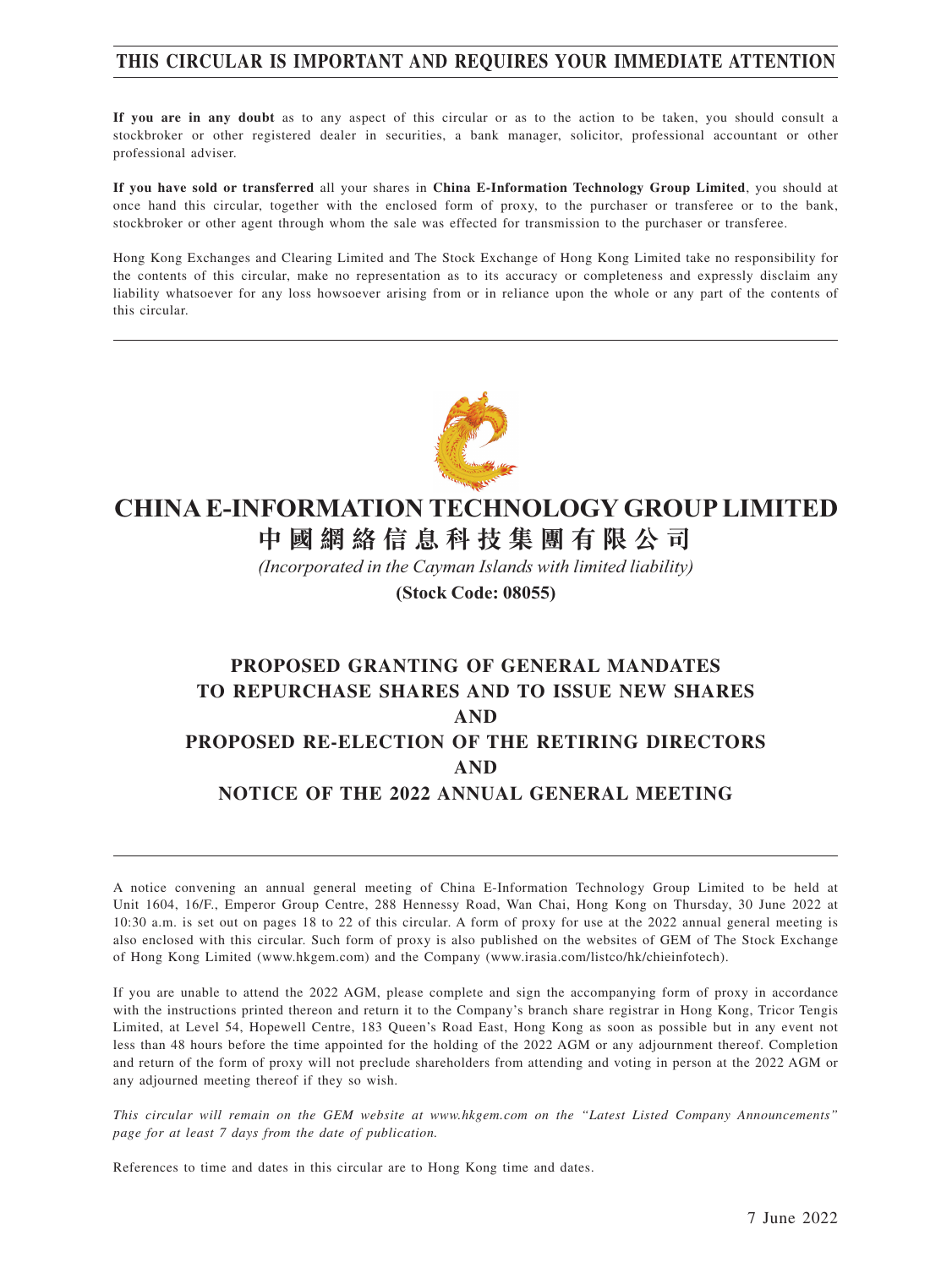#### **CHARACTERISTICS OF GEM OF THE STOCK EXCHANGE OF HONG KONG LIMITED (THE "STOCK EXCHANGE")**

**GEM has been positioned as a market designed to accommodate small and mid-sized companies to which a higher investment risk may be attached than other companies listed on the Stock Exchange. Prospective investors should be aware of the potential risks of investing in such companies and should make the decision to invest only after due and careful consideration.**

**Given the companies listed on GEM are generally small and mid-sized companies, there is a risk that securities traded on GEM may be more susceptible to high market volatility than securities traded on the Main Board and no assurance is given that there will be a liquid market in the securities traded on GEM.**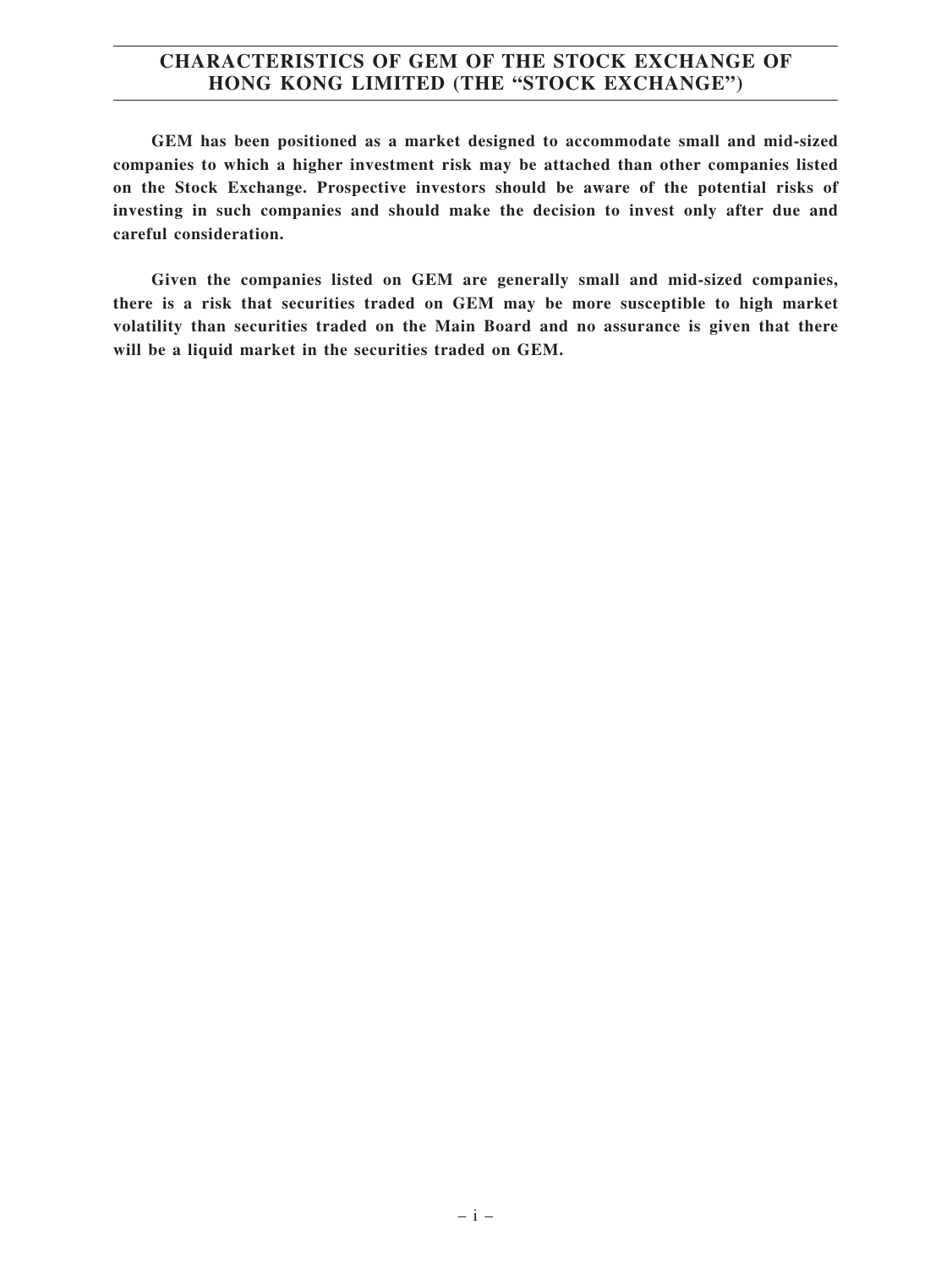## **CONTENTS**

#### *Page*

| Letter from the Board |                                                                                |                |  |  |
|-----------------------|--------------------------------------------------------------------------------|----------------|--|--|
| $\mathbf{1}$ .        |                                                                                | $\overline{4}$ |  |  |
| 2.                    | Proposed Granting of the Repurchase and Issuance Mandates                      | 5              |  |  |
| 3.                    | Proposed Re-election of the Retiring Directors                                 | 5              |  |  |
| 4.                    |                                                                                | 6              |  |  |
| 5.                    |                                                                                | 6              |  |  |
| 6.                    |                                                                                | $\overline{7}$ |  |  |
| 7.                    |                                                                                | $\tau$         |  |  |
| 8.                    |                                                                                | $\tau$         |  |  |
| Appendix I            | Explanatory Statement on the Repurchase Mandate                                | 8              |  |  |
| <b>Appendix II</b>    | Details of the Retiring Directors Proposed to be<br>Re-elected at the 2022 AGM | 12             |  |  |
|                       |                                                                                |                |  |  |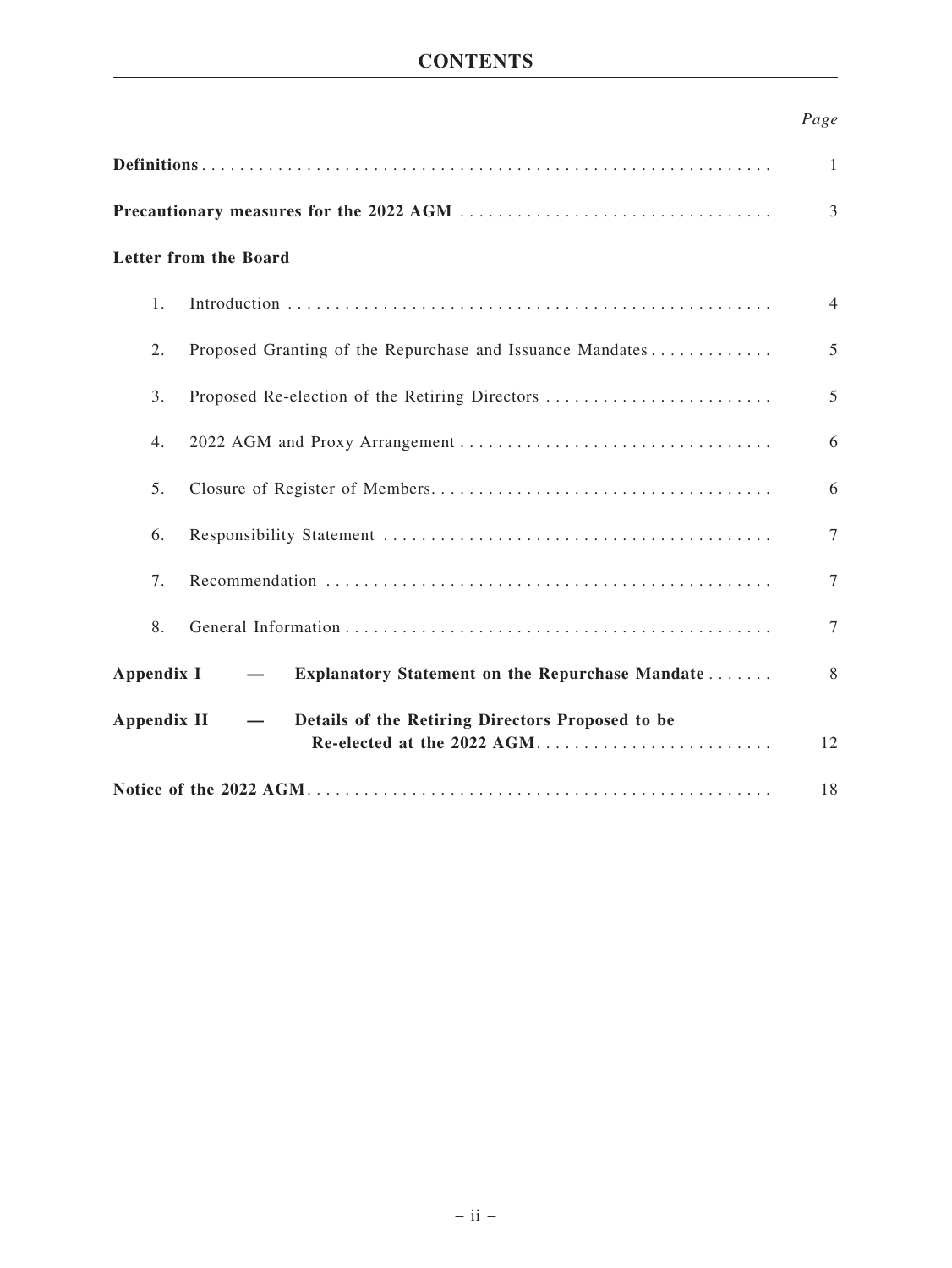*In this circular, unless the context otherwise requires, the following expressions shall have the following meanings:*

| "2022 AGM"                | an annual general meeting of the Company to be held at<br>Unit 1604, 16/F., Emperor Group Centre, 288 Hennessy<br>Road, Wan Chai, Hong Kong on Thursday, 30 June 2022<br>at 10:30 a.m., to consider and, if thought fit, to approve<br>the resolutions contained in the notice of the meeting<br>which is set out on pages 18 to 22 of this circular, or any<br>adjournment thereof; |  |  |
|---------------------------|--------------------------------------------------------------------------------------------------------------------------------------------------------------------------------------------------------------------------------------------------------------------------------------------------------------------------------------------------------------------------------------|--|--|
| "Articles of Association" | the articles of association of the Company currently in<br>force;                                                                                                                                                                                                                                                                                                                    |  |  |
| "Board"                   | the board of Directors;                                                                                                                                                                                                                                                                                                                                                              |  |  |
| "China" or "PRC"          | the People's Republic of China, which for the purpose of<br>this circular and for geographical reference only, excludes<br>Hong Kong, Macau and Taiwan;                                                                                                                                                                                                                              |  |  |
| "Company"                 | China E-Information Technology Group Limited 中國網絡<br>信息科技集團有限公司, a company incorporated in the<br>Cayman Islands with limited liability, the Shares of which<br>are listed on GEM;                                                                                                                                                                                                   |  |  |
| " $Directory$ "           | the director(s) of the Company;                                                                                                                                                                                                                                                                                                                                                      |  |  |
| "GEM"                     | GEM operated by the Stock Exchange;                                                                                                                                                                                                                                                                                                                                                  |  |  |
| "GEM Listing Rules"       | the Rules Governing the Listing of Securities on GEM;                                                                                                                                                                                                                                                                                                                                |  |  |
| "Group"                   | the Company and its subsidiaries from time to time;                                                                                                                                                                                                                                                                                                                                  |  |  |
| "HK\$"                    | Hong Kong dollars, the lawful currency of Hong Kong;                                                                                                                                                                                                                                                                                                                                 |  |  |
| "Hong Kong"               | the Hong Kong Special Administrative Region of the<br>PRC;                                                                                                                                                                                                                                                                                                                           |  |  |
| "Issuance Mandate"        | as defined in paragraph 2(b) of the Letter from the Board;                                                                                                                                                                                                                                                                                                                           |  |  |
| "Latest Practicable Date" | 6 June 2022, being the latest practicable date prior to the<br>printing of<br>this<br>circular<br>for<br>ascertaining<br>certain<br>information in this circular;                                                                                                                                                                                                                    |  |  |
| "Repurchase Mandate"      | as defined in paragraph $2(a)$ of the Letter from the Board;                                                                                                                                                                                                                                                                                                                         |  |  |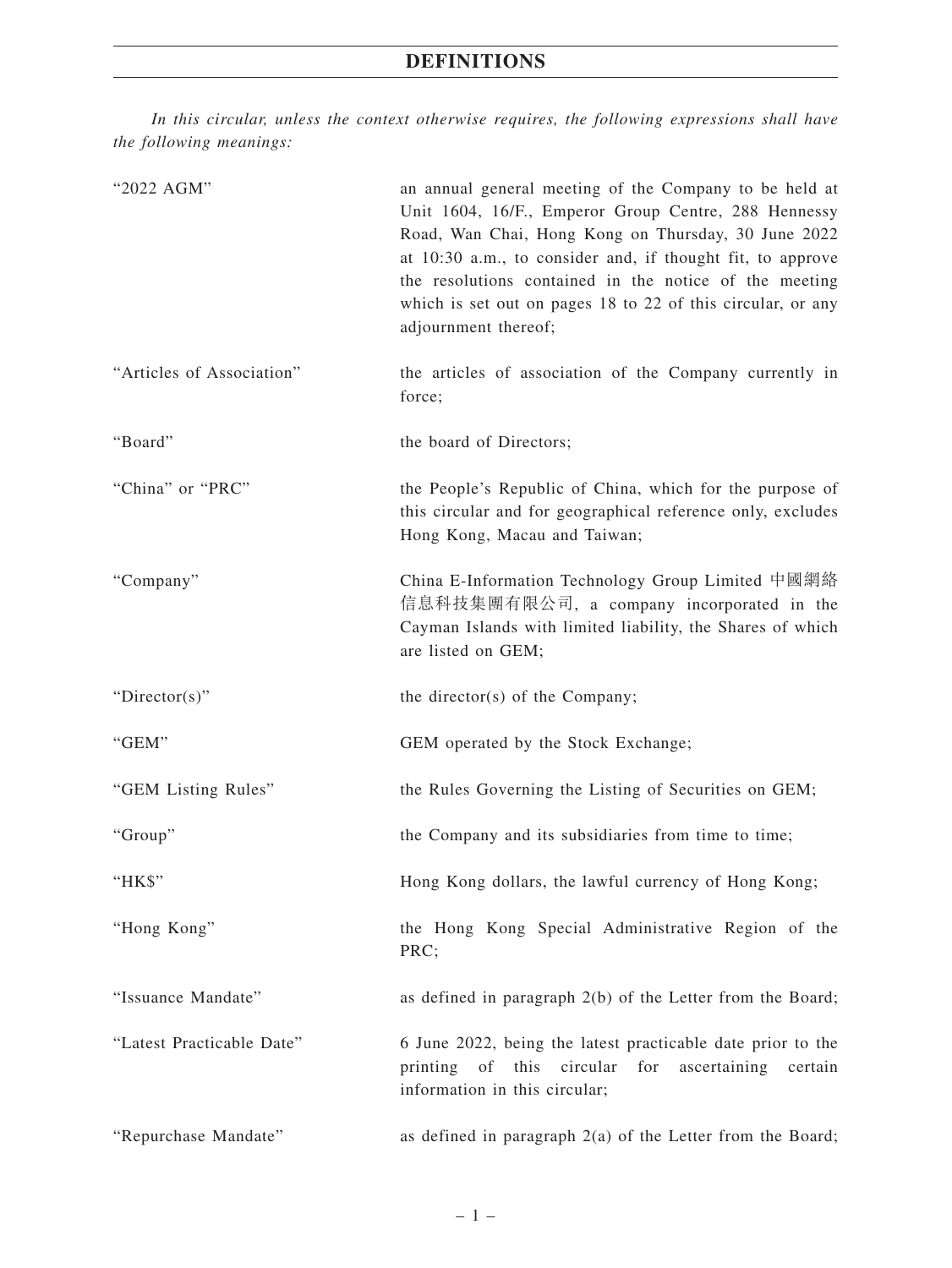# **DEFINITIONS**

| "SFO"            | the Securities and Futures Ordinance, Chapter 571 of the<br>Law of Hong Kong;                                                                                                                        |
|------------------|------------------------------------------------------------------------------------------------------------------------------------------------------------------------------------------------------|
| "Share $(s)$ "   | ordinary share(s) of $HK$0.10$ each in the share capital of<br>the Company;                                                                                                                          |
| "Shareholder(s)" | holder(s) of $Share(s);$                                                                                                                                                                             |
| "Stock Exchange" | The Stock Exchange of Hong Kong Limited;                                                                                                                                                             |
| "Takeovers Code" | The Codes on Takeovers and Mergers and Share<br>Buy-backs issued by the Securities and Futures<br>Commission of Hong Kong (as amended, supplemented or<br>otherwise modified from time to time); and |
| $``\%"$          | per cent.                                                                                                                                                                                            |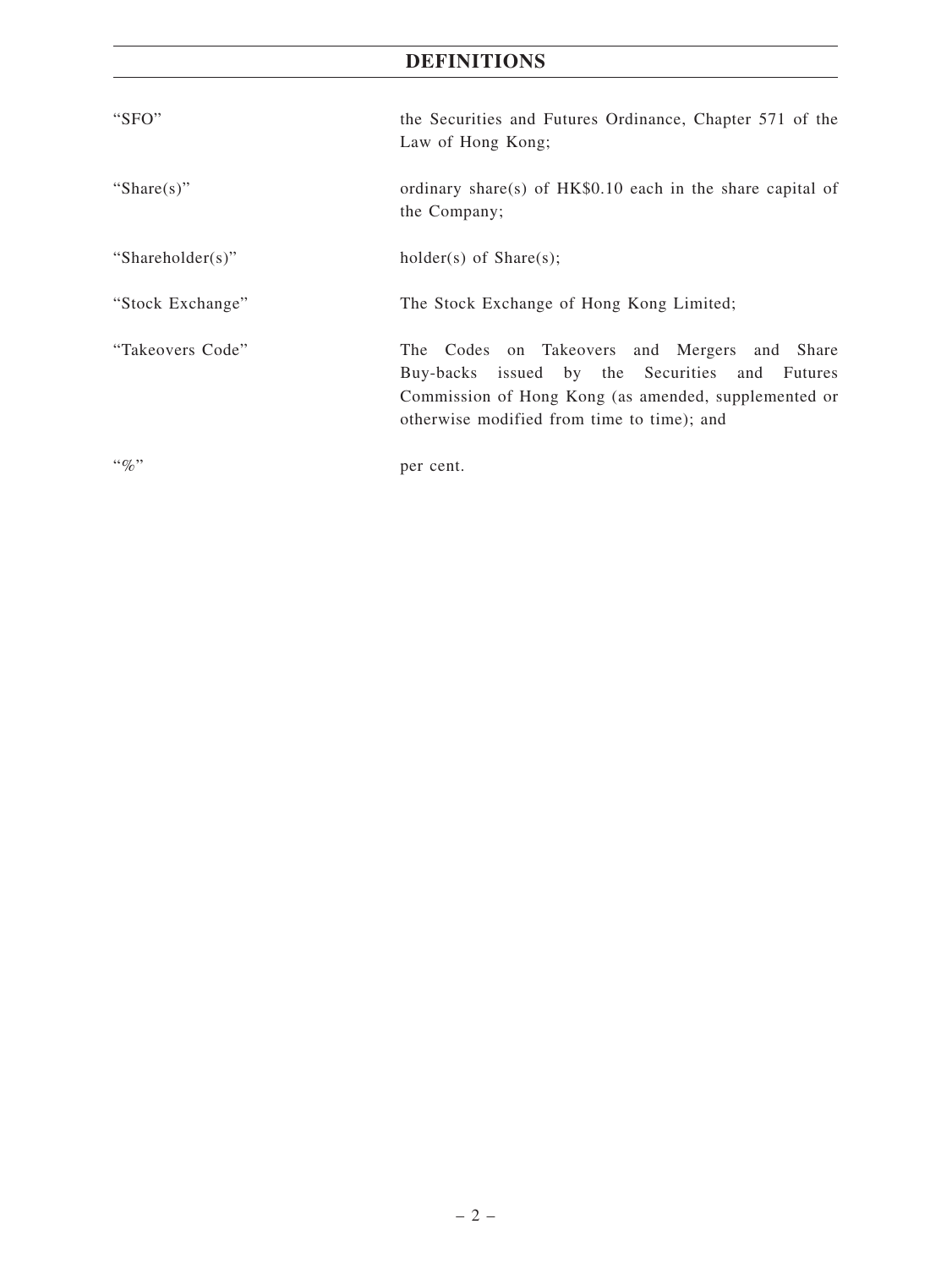### **PRECAUTIONARY MEASURES FOR THE 2022 AGM**

In view of the (i) ongoing novel coronavirus (COVID-19) pandemic; (ii) social distancing and gathering restrictions in Hong Kong; and (iii) the travel restrictions between Hong Kong and the PRC, the following arrangements will be made for the 2022 AGM:

- (a) The Company reminds all Shareholders that attendance in person at the meeting is not necessary for the purpose of exercising voting rights. Shareholders may appoint the chairman of the meeting or any other person as their proxy to vote on the relevant resolution(s) at the meeting instead of attending the meeting in person, by completing and returning the proxy form attached to this circular.
- (b) In appointing the chairman of the meeting or any other person as proxy, the duly completed and signed proxy form must be lodged with Tricor Tengis Limited, the Company's share registrar, at Level 54, Hopewell Centre, 183 Queen's Road East, Hong Kong not later than 48 hours before the time of the meeting (i.e. 10:30 a.m. on Thursday, 30 June 2022 (Hong Kong time)) or any adjourned meeting.

To safeguard the health and safety of the Shareholders who might be attending the AGM in person, the Company will also implement the following measures at the 2022 AGM:

- (1) Compulsory temperature screening/checks will be carried out on every attendee at the main entrance of the venue. Any person with a body temperature above the reference range quoted by the Department of Health from time to time, or is exhibiting flu-like symptoms may be denied entry into the venue and be requested to leave the venue;
- (2) Every attendee will be required to wear a surgical face mask throughout the meeting and to sit at a distance from other attendees. Please note that no masks will be provided at the venue and attendees should bring and wear their own masks; and
- (3) No refreshments or drinks will be provided to attendees at the meeting.

Attendees are in addition requested to observe and practise good personal hygiene at all times. To the extent permitted by law, the Company reserves the right to deny entry into the venue or require any person to leave the venue so as to ensure the health and safety of the attendees at the meeting.

Due to the constantly evolving COVID-19 pandemic situation, the Company may be required to change the AGM arrangements at short notice. Shareholders should check the Company's website at (www.irasia.com/listco/hk/chieinfotech) for further announcements and updates on the arrangements in relation to the 2022 AGM.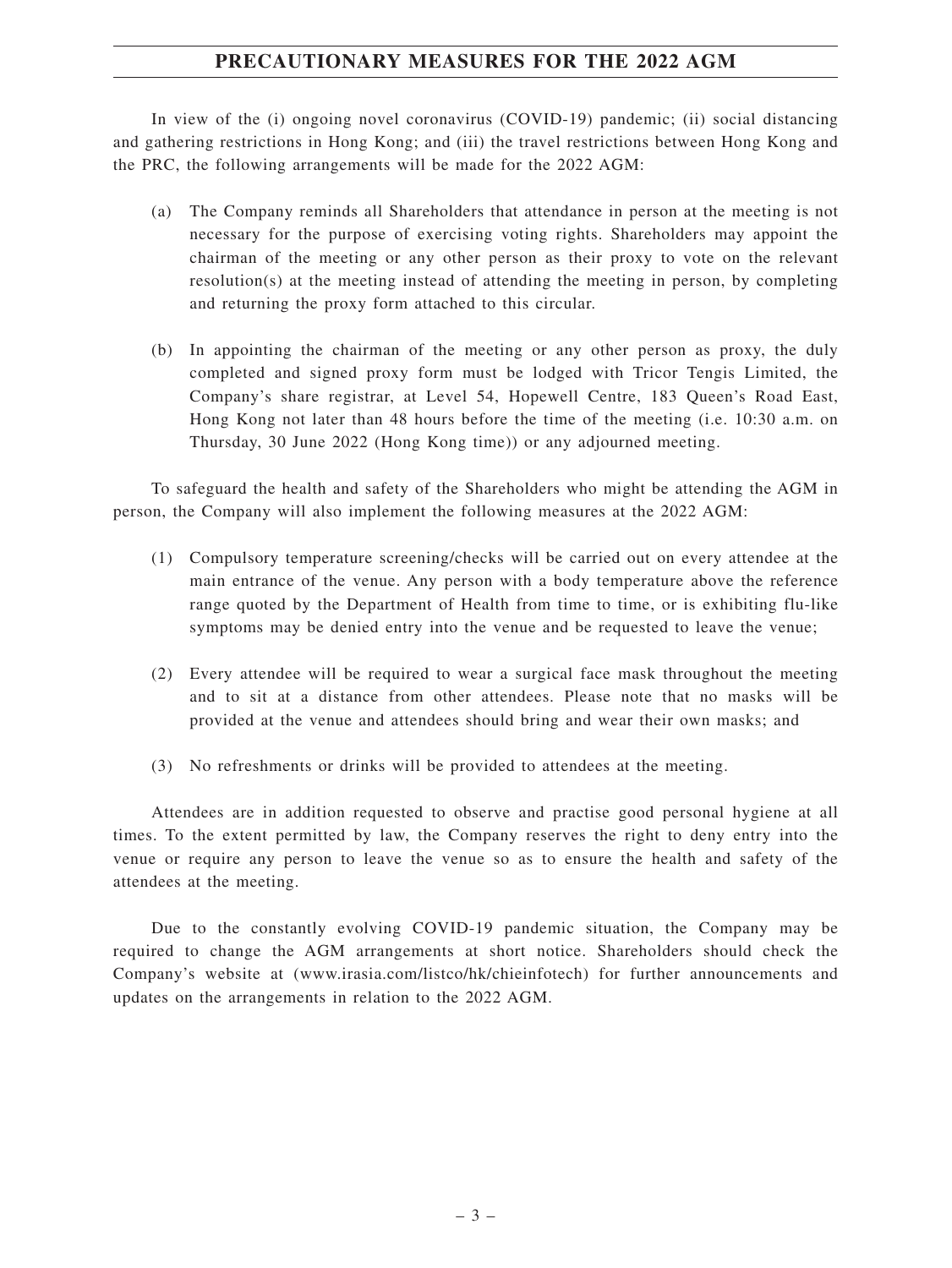

# **CHINA E-INFORMATION TECHNOLOGY GROUP LIMITED**

**中 國 網 絡 信 息 科 技 集 團 有 限 公 司**

*(Incorporated in the Cayman Islands with limited liability)*

**(Stock Code: 08055)**

*Executive Directors:* Mr. Lin Ruiping Mr. Sun Hongtao Mr. Wang Shixing

*Independent Non-executive Directors:* Ms. Yang Qingchun Mr. Tang Jiuda Ms. Lu Xiaowei

*Registered Office:* Cricket Square Hutchins Drive P.O. Box 2681 Grand Cayman KY1-1111 Cayman Islands

*Principal Place of Business in Hong Kong:* Unit 1604, 16/F Emperor Group Centre 288 Hennessy Road Wan Chai, Hong Kong

7 June 2022

*To the Shareholders*

Dear Sir or Madam,

# **PROPOSED GRANTING OF GENERAL MANDATES TO REPURCHASE SHARES AND TO ISSUE NEW SHARES AND PROPOSED RE-ELECTION OF THE RETIRING DIRECTORS AND NOTICE OF THE 2022 ANNUAL GENERAL MEETING**

#### **1. INTRODUCTION**

The purpose of this circular is to provide the Shareholders with information in respect of the resolutions to be proposed at the 2022 AGM for (i) the granting of the Repurchase Mandate to the Directors; (ii) the granting of the Issuance Mandate to the Directors; (iii) the extension of the Issuance Mandate by adding to it the aggregate number of Shares repurchased by the Company under the Repurchase Mandate; and (iv) the re-election of the retiring Directors, and to give you notice of the 2022 AGM at which the resolutions will be proposed for the Shareholders to consider and, if thought fit, approve such matters.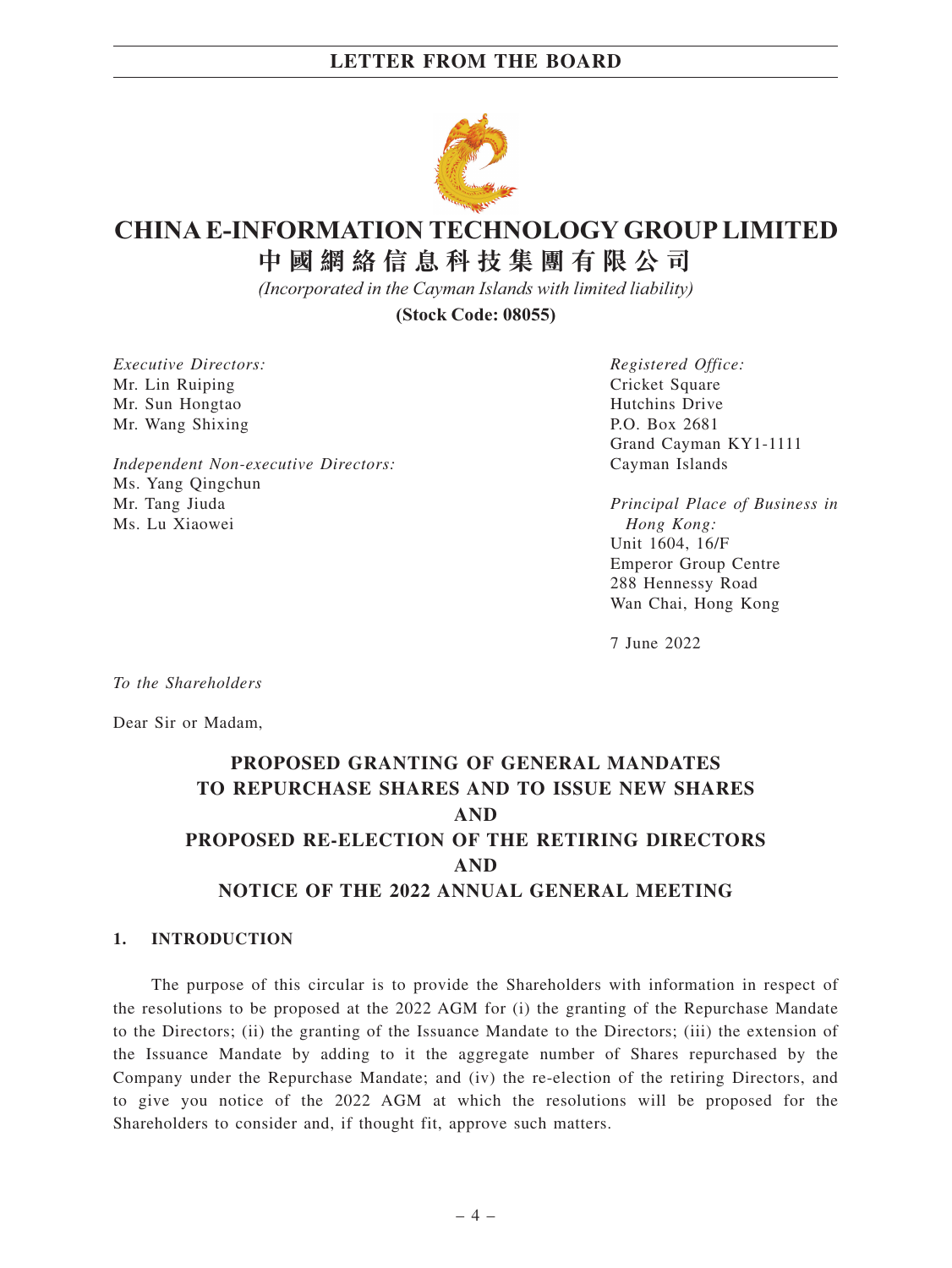#### **2. PROPOSED GRANTING OF THE REPURCHASE AND ISSUANCE MANDATES**

At the annual general meeting of the Company held on 30 June 2022, general mandates were granted to the Directors to exercise the powers of the Company to repurchase Shares and to allot, issue and deal with new Shares. Such mandates, to the extent not utilized, will lapse at the conclusion of the 2022 AGM.

At the 2022 AGM, ordinary resolutions will be proposed to approve the granting of new general mandates to the Directors:

- (a) to repurchase Shares on GEM or on any other stock exchange recognized by the Securities and Futures Commission of Hong Kong and the Stock Exchange, not exceeding 10% of the total number of issued Shares as at the date of passing of such resolution (i.e. 393,485,657 Shares on the basis that the existing issued share capital of the Company of 3,934,856,576 Shares remains unchanged as at the date of the 2022 AGM) (the "**Repurchase Mandate**");
- (b) to allot, issue and deal with Shares not exceeding 20% of the total number of issued Shares as at the date of passing of such resolution (i.e. 786,971,315 Shares on the basis that the existing issued share capital of the Company of 3,934,856,576 Shares remains unchanged as at the date of the 2022 AGM) (the "**Issuance Mandate**"); and
- (c) to extend the Issuance Mandate by an amount representing the number of Shares repurchased by the Company pursuant to and in accordance with the Repurchase Mandate.

The Repurchase Mandate and the Issuance Mandate will continue to be in force until the conclusion of the next annual general meeting of the Company held after the 2022 AGM or any earlier date as referred to in the proposed ordinary resolutions contained in items 4 and 5 of the notice of the 2022 AGM as set out on pages 18 to 22 of this circular.

In accordance with the requirements of the GEM Listing Rules, the Company is required to send to the Shareholders an explanatory statement containing all the information reasonably necessary to enable them to make an informed decision on whether to vote for or against the granting of the Repurchase Mandate. The explanatory statement as required by the GEM Listing Rules in connection with the Repurchase Mandate is set out in Appendix I to this circular.

#### **3. PROPOSED RE-ELECTION OF THE RETIRING DIRECTORS**

Pursuant to Articles 86(3) and 87 of the Articles of Association, Mr. Sun Hongtao, Mr. Wang Shixing, Ms. Yang Qingchun and Ms. Lu Xiaowei shall retire at the 2022 AGM and, being eligible, all of them will offer themselves for re- election at the 2022 AGM.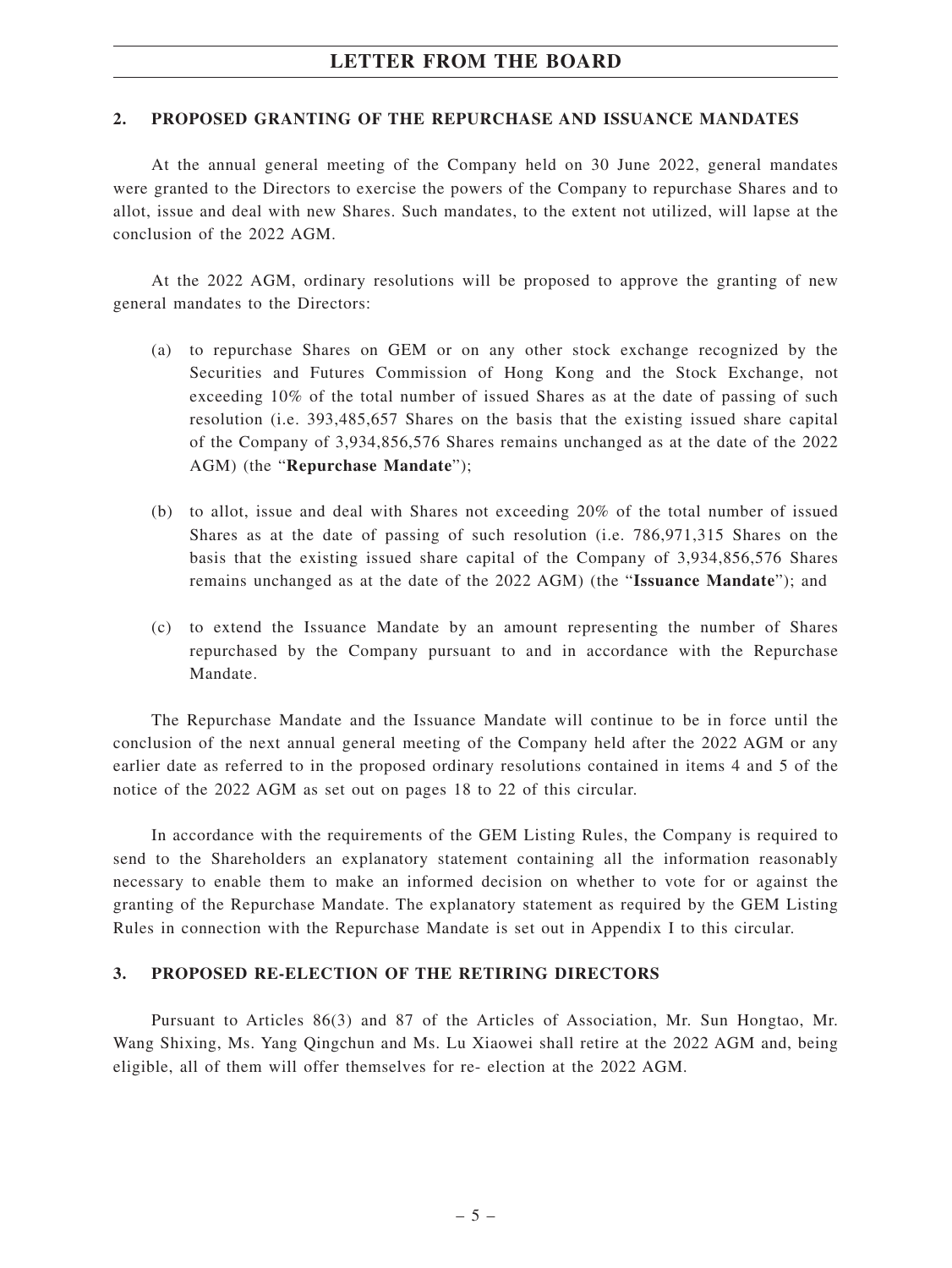In accordance with Rule 17.46A of the GEM Listing Rules, a listed issuer shall disclose the details required under Rule 17.50(2) of the GEM Listing Rules of any director(s) proposed to be re-elected or proposed new director in the notice or accompanying circular to its shareholders of the relevant general meeting, if such re-election or appointment is subject to shareholders' approval at that relevant general meeting. The requisite details of the above retiring Directors proposed to be re-elected at the 2022 AGM are set out in Appendix II to this circular.

#### **4. 2022 AGM AND PROXY ARRANGEMENT**

The notice of the 2022 AGM is set out on pages 18 to 22 of this circular. At the 2022 AGM, resolutions will be proposed to approve, inter alia, the granting of the Repurchase Mandate and the Issuance Mandate, the extension of the Issuance Mandate by the addition thereto of the number of Shares repurchased by the Company pursuant to the Repurchase Mandate and the re-election of the retiring Directors.

Pursuant to the GEM Listing Rules, any vote of shareholders at a general meeting must be taken by poll. Accordingly, all the proposed resolutions will be put to vote by way of poll at the 2022 AGM. An announcement on the poll vote results will be published by the Company after the 2022 AGM in the manner prescribed under Rule 17.47(5) of the GEM Listing Rules.

A form of proxy for use at the 2022 AGM is enclosed with this circular and such form of proxy is also published on the GEM website (www.hkgem.com) and the Company's website (www.irasia.com/listco/hk/chieinfotech). If you are unable to attend the 2022 AGM, please complete and sign the form of proxy in accordance with the instructions printed thereon and return it, together with the power of attorney or other authority (if any) under which it is signed or a certified copy of that power of attorney or authority, to the Company's branch share registrar in Hong Kong, Tricor Tengis Limited, at Level 54, Hopewell Centre, 183 Queen's Road East, Hong Kong as soon as possible but in any event not less than 48 hours before the time appointed for holding the 2022 AGM or any adjournment thereof. Completion and delivery of the form of proxy will not preclude you from attending and voting at the 2022 AGM or any adjournment thereof if you so wish and in such event, the proxy form shall be deemed to be revoked.

#### **5. CLOSURE OF REGISTER OF MEMBERS**

In order to determine the identity of the Shareholders who are entitled to attend and vote at the 2022 AGM, all duly completed transfer forms accompanied by the relevant share certificates must be lodged with the Company's branch share registrar in Hong Kong, Tricor Tengis Limited, at Level 54, Hopewell Centre, 183 Queen's Road East, Hong Kong, no later than 4:30 p.m. on Friday, 24 June 2022. The register of members of our Company will be closed from Monday, 27 June 2022 to Thursday, 30 June 2022, both days inclusive, during which period no transfer of shares will be registered.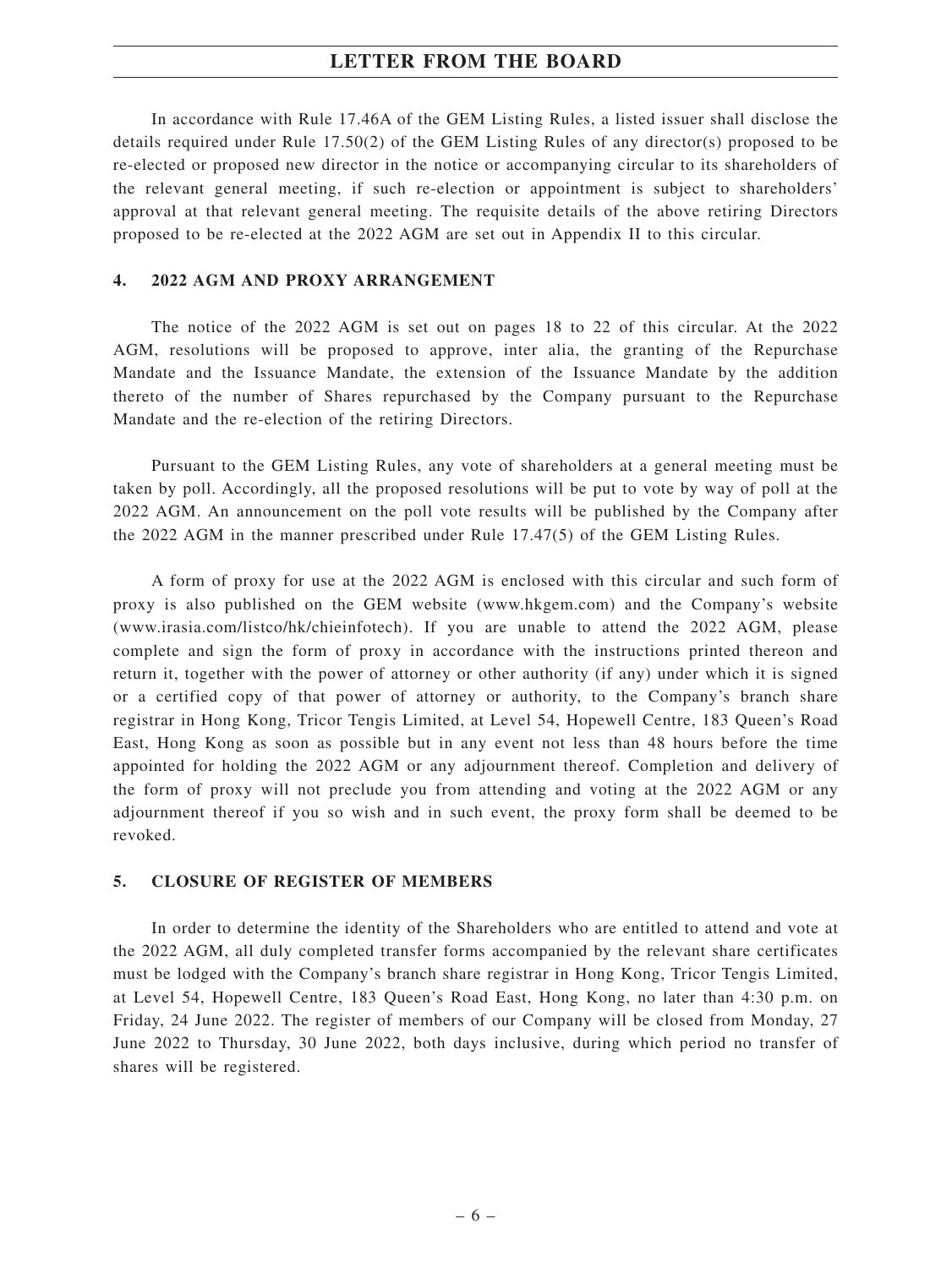#### **6. RESPONSIBILITY STATEMENT**

This circular, for which the Directors collectively and individually accept full responsibility, includes particulars given in compliance with the GEM Listing Rules for the purpose of giving information with regard to the Company. The Directors, having made all reasonable enquiries, confirm that to the best of their knowledge and belief, the information contained in this circular is accurate and complete in all material respects and not misleading or deceptive, and there are no other matters the omission of which would make any statement herein or this circular misleading.

#### **7. RECOMMENDATION**

The Directors consider that the granting of the Repurchase Mandate, the granting and extension of the Issuance Mandate, and the re-election of the retiring Directors are in the interests of the Company, the Group and the Shareholders. Accordingly, the Directors recommend the Shareholders to vote in favour of the resolutions to be proposed at the 2022 AGM.

#### **8. GENERAL INFORMATION**

Your attention is drawn to the additional information set out in the appendices to this circular: Appendix I – Explanatory Statement on the Repurchase Mandate; and Appendix II – Details of the Retiring Directors Proposed to be Re-elected at the 2022 AGM.

> Yours faithfully, On behalf of the Board **China E-Information Technology Group Limited Lin Ruiping** *Executive Director*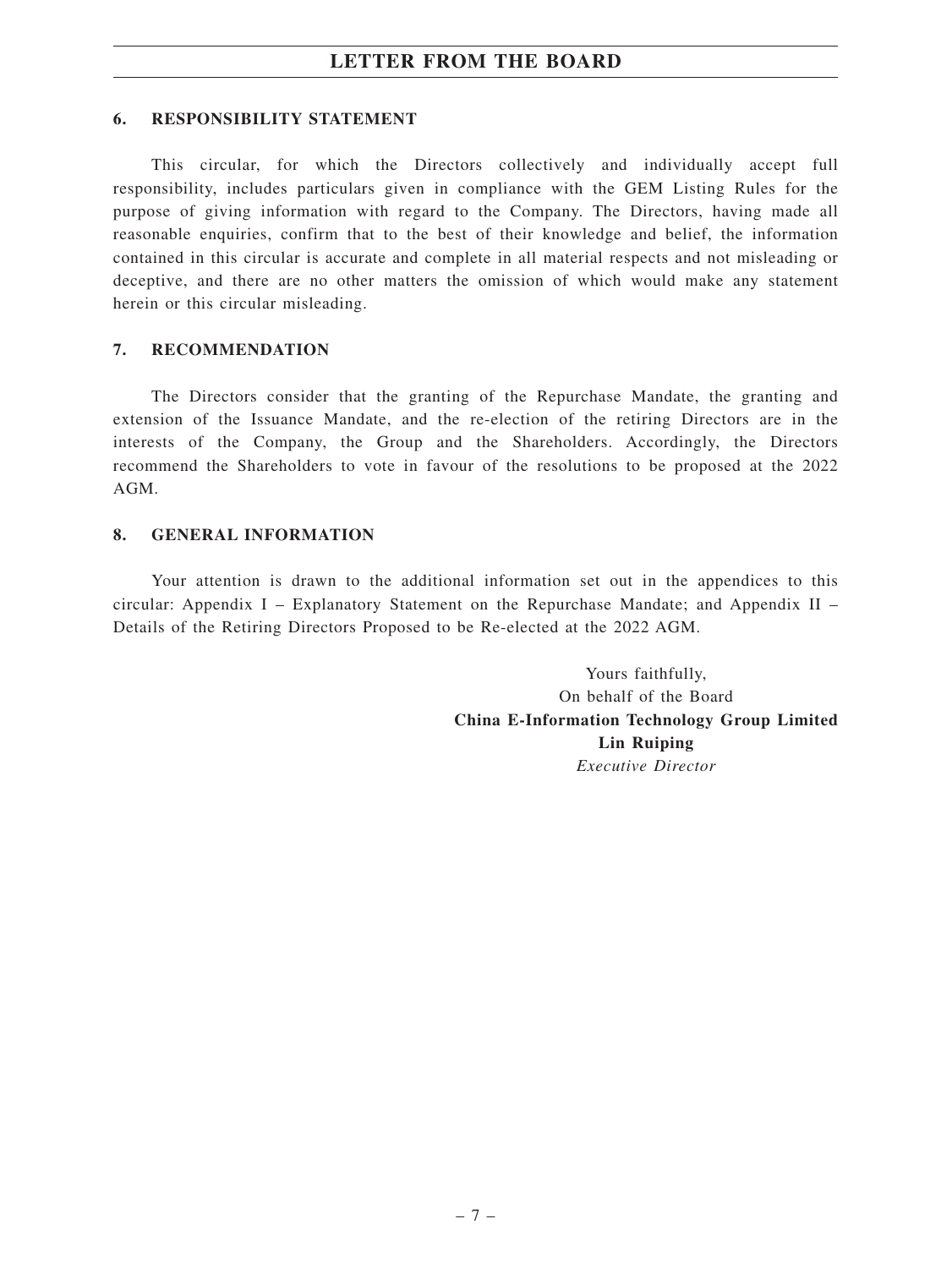*This Appendix serves as an explanatory statement, as required by the GEM Listing Rules, to be sent to the Shareholders to enable them to make an informed decision on whether to vote for or against the ordinary resolution to be proposed at the 2022 AGM in relation to the granting of the Repurchase Mandate.*

#### **1. REASONS FOR REPURCHASE OF SHARES**

The Directors believe that the proposed granting of the Repurchase Mandate is in the interests of the Company and the Shareholders.

Repurchases of the Shares may, depending on market conditions and funding arrangements at the time, result in an enhancement of the net asset value per Share and/or earnings per Share. The Directors are seeking the granting of the Repurchase Mandate to give the Company the flexibility to do so if and when appropriate. The number of Shares to be repurchased on any occasion and the price and other terms upon which the same are repurchased will be decided by the Directors at the relevant time, having regard to the circumstances then pertaining.

#### **2. SHARE CAPITAL**

As at the Latest Practicable Date, there were a total of 3,934,856,576 Shares in issue.

Subject to the passing of the ordinary resolution set out in item 4 of the notice of the 2022 AGM in respect of the granting of the Repurchase Mandate and on the basis that the number of Shares in issue remains unchanged as at the date of the 2022 AGM, i.e. being 3,934,856,576 Shares as at the Latest Practicable Date, the Directors would be authorised under the Repurchase Mandate to repurchase, during the period in which the Repurchase Mandate remains in force, a total of 393,485,657 Shares, representing 10% of the total number of Shares in issue as at the date of the 2022 AGM.

#### **3. FUNDING OF REPURCHASES**

Repurchases of Shares will be funded from the Company's internal resources, which shall be funds legally available for such purposes in accordance with the Company's Memorandum and Articles of Association, the GEM Listing Rules, the laws of the Cayman Islands and/or any other applicable laws as the case may be.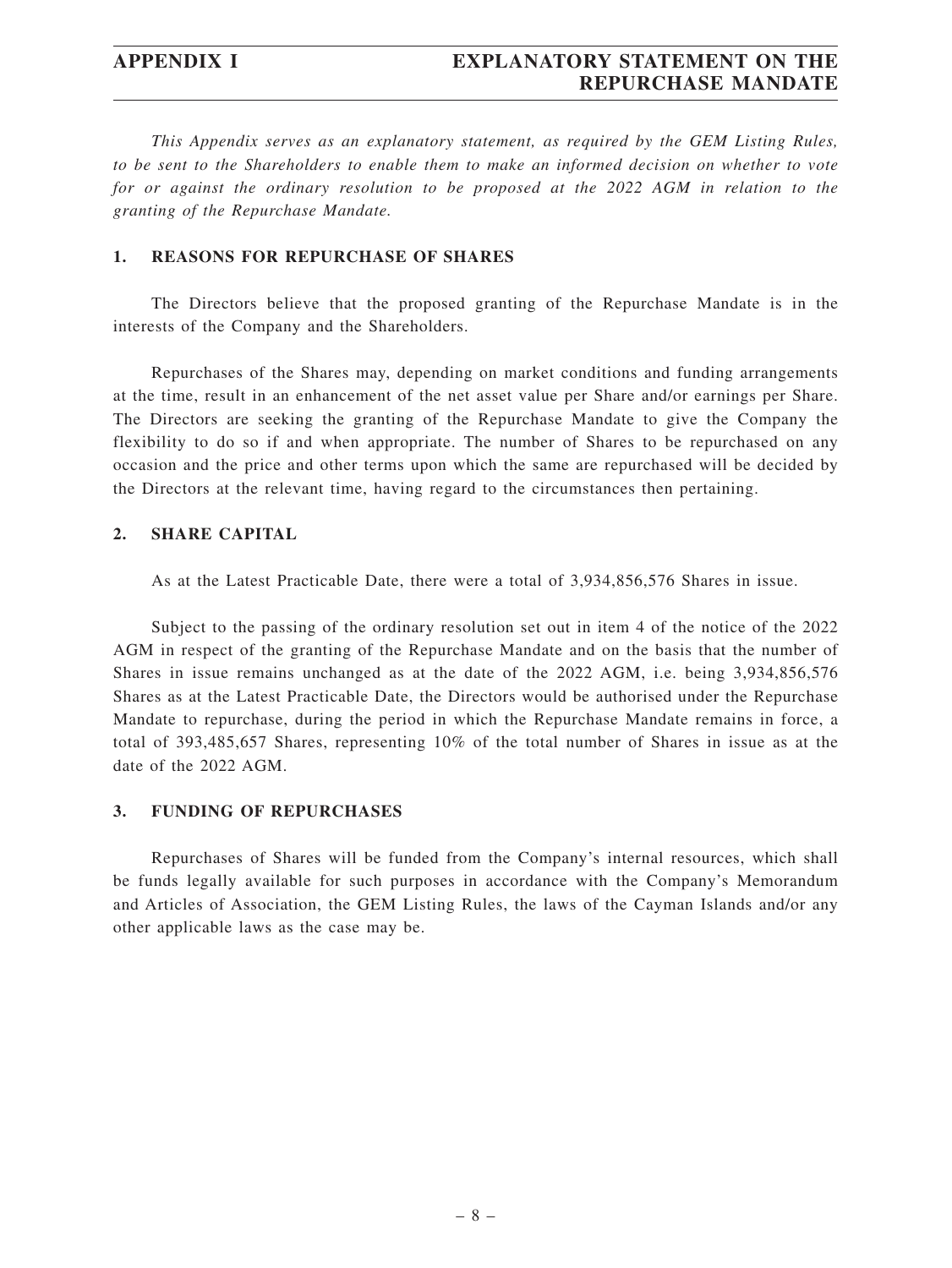#### **4. IMPACT OF REPURCHASES**

There might be a material adverse impact on the working capital or gearing position of the Company (as compared with the position disclosed in the audited accounts contained in the annual report of the Company for the year ended 31 December 2021) in the event that the Repurchase Mandate was to be carried out in full at any time during the proposed repurchase period. However, the Directors do not intend to exercise the Repurchase Mandate to such an extent as would, in the circumstances, have a material adverse effect on the working capital requirements of the Company or the gearing levels which in the opinion of the Directors are from time to time appropriate for the Company.

#### **5. TAKEOVERS CODE**

If, on the exercise of the power to repurchase Shares pursuant to the Repurchase Mandate, a Shareholder's proportionate interest in the voting rights of the Company increases, such increase will be treated as an acquisition of voting rights for the purposes of the Takeovers Code. Accordingly, a Shareholder, or a group of Shareholders acting in concert, could obtain or consolidate control of the Company and become obliged to make a mandatory offer in accordance with Rule 26 of the Takeovers Code for all the Shares not already owned by such Shareholder or group of Shareholders.

As at the Latest Practicable Date, according to the disclosure of interests notice filed, China Shipbuilding Capital Limited was interested in 524,952,000 issued Shares (in which 493,088,000 Shares were directly held by China Shipbuilding Capital Limited and 31,864,000 Shares were held through its controlled corporation, CSIC Investment One Limited), representing approximately 13.34% of the total number of Shares. On the basis that (i) the total number of Shares in issue (being 3,934,856,576 Shares as at the Latest Practicable Date) remains unchanged as at the date of the 2022 AGM and (ii) the number of Shares which China Shipbuilding Capital Limited is interested in remains unchanged immediately after the full exercise of the Repurchase Mandate, in the event that the Directors exercise in full the power to repurchase Shares in accordance with the terms of the relevant ordinary resolution to be proposed at the 2022 AGM (presuming that apart from the decrease of the number of Shares in issue arising from the said full exercise of the Repurchase Mandate, there is no other change in the number of Shares in issue), the shareholding interest of China Shipbuilding Capital Limited in the issued Shares would be increased to approximately 14.82% of the total number of Shares in issue. As far as the Directors are aware, no Shareholder, other than China Shipbuilding Capital Limited, owns interests of 10% or more in the issued Shares as at the Latest Practicable Date.

The Directors are not aware of any consequences, which will arise under the Takeovers Code as a result of any repurchases to be made under the Repurchase Mandate.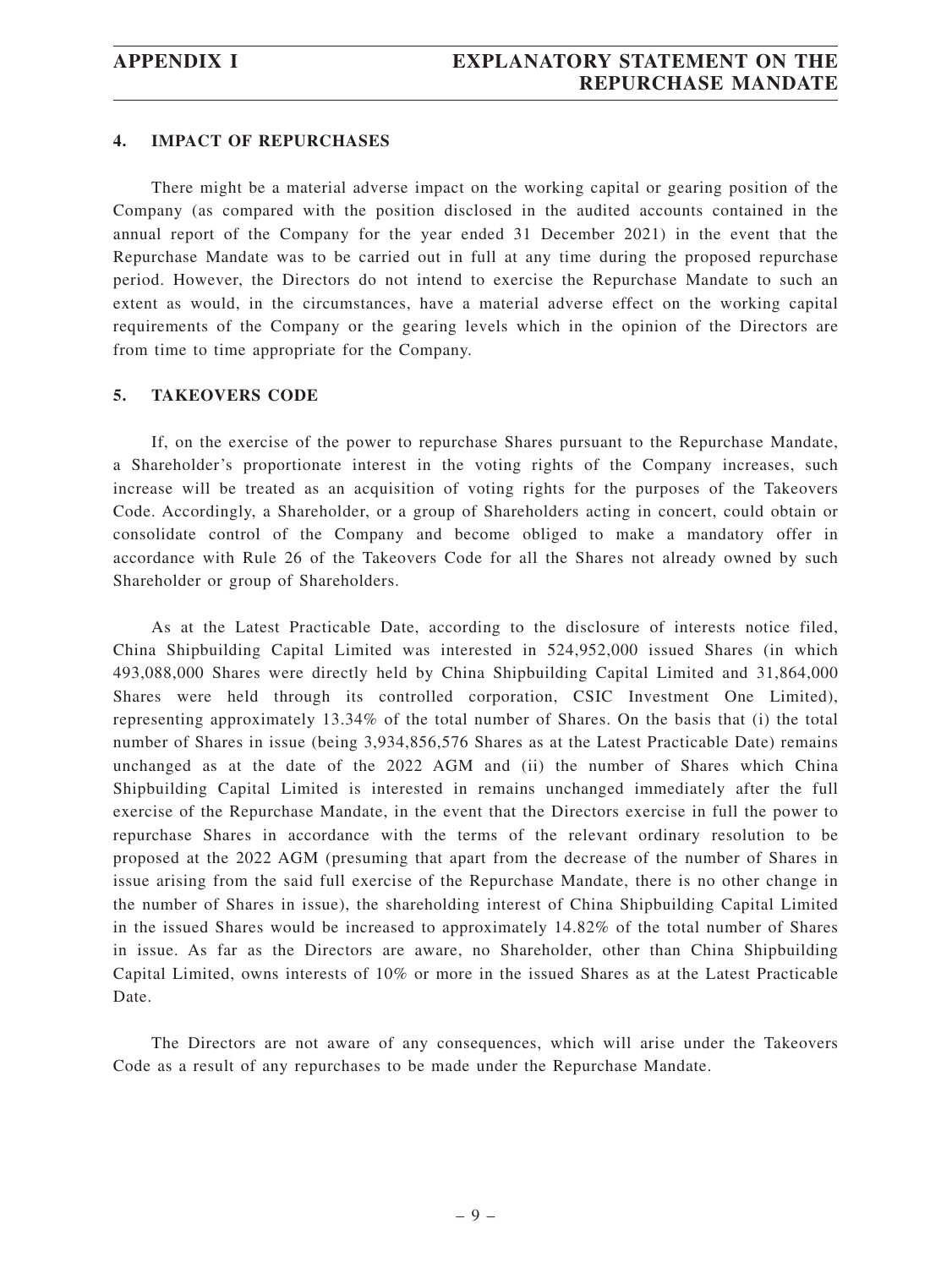In addition, the GEM Listing Rules prohibit a company from making repurchase of its shares on the Stock Exchange if the result of the repurchase would be that less than 25% (or such other prescribed minimum percentage as determined by the Stock Exchange) of the company's issued share capital would be in public hands. The Directors do not propose to repurchase Shares, which would result in less than the prescribed minimum percentage of Shares in public hands.

#### **6. GENERAL**

None of the Directors or, to the best of their knowledge having made all reasonable enquiries, any of their respective close associates (as defined in the GEM Listing Rules), have any present intention to sell any Shares to the Company in the event that the granting of the Repurchase Mandate is approved by the Shareholders.

The Company has not been notified by any core connected persons (as defined in the GEM Listing Rules) of the Company that they have a present intention to sell any Shares to the Company, or that they have undertaken not to sell any Shares held by them to the Company in the event that the granting of the Repurchase Mandate is approved by the Shareholders.

The Directors have undertaken to the Stock Exchange to exercise the power of the Company to make repurchases of Shares pursuant to the Repurchase Mandate in accordance with the GEM Listing Rules and the applicable laws of the Cayman Islands.

#### **7. REPURCHASES OF SHARES MADE BY THE COMPANY**

No repurchase of Shares has been made by the Company during the previous six months (whether on GEM or otherwise).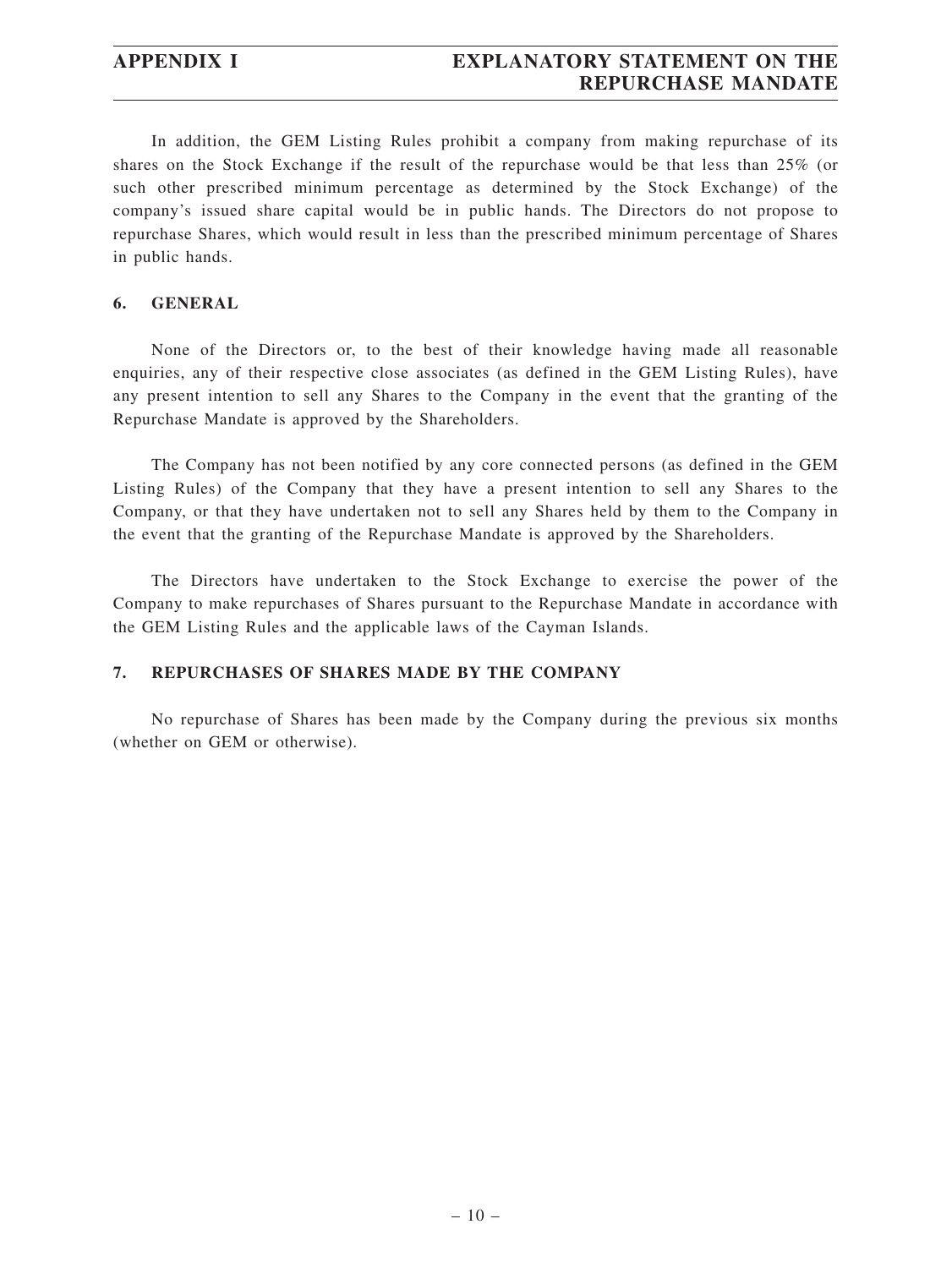#### **8. MARKET PRICES OF SHARES**

The highest and lowest prices per Share at which the Shares have traded on the GEM during each of the following months were as follows:

| Month                                    | <b>Highest</b> | Lowest |
|------------------------------------------|----------------|--------|
|                                          | HK\$           | HK\$   |
|                                          |                |        |
| 2021                                     |                |        |
| May                                      | 0.045          | 0.025  |
| June                                     | 0.041          | 0.028  |
| July                                     | 0.045          | 0.029  |
| August                                   | 0.041          | 0.035  |
| September                                | 0.060          | 0.032  |
| October                                  | 0.058          | 0.035  |
| November                                 | 0.051          | 0.037  |
| December                                 | 0.042          | 0.010  |
|                                          |                |        |
| 2022                                     |                |        |
| January                                  |                |        |
| February                                 |                |        |
| March                                    |                |        |
| April                                    |                |        |
| May                                      |                |        |
| June (up to the Latest Practicable Date) |                |        |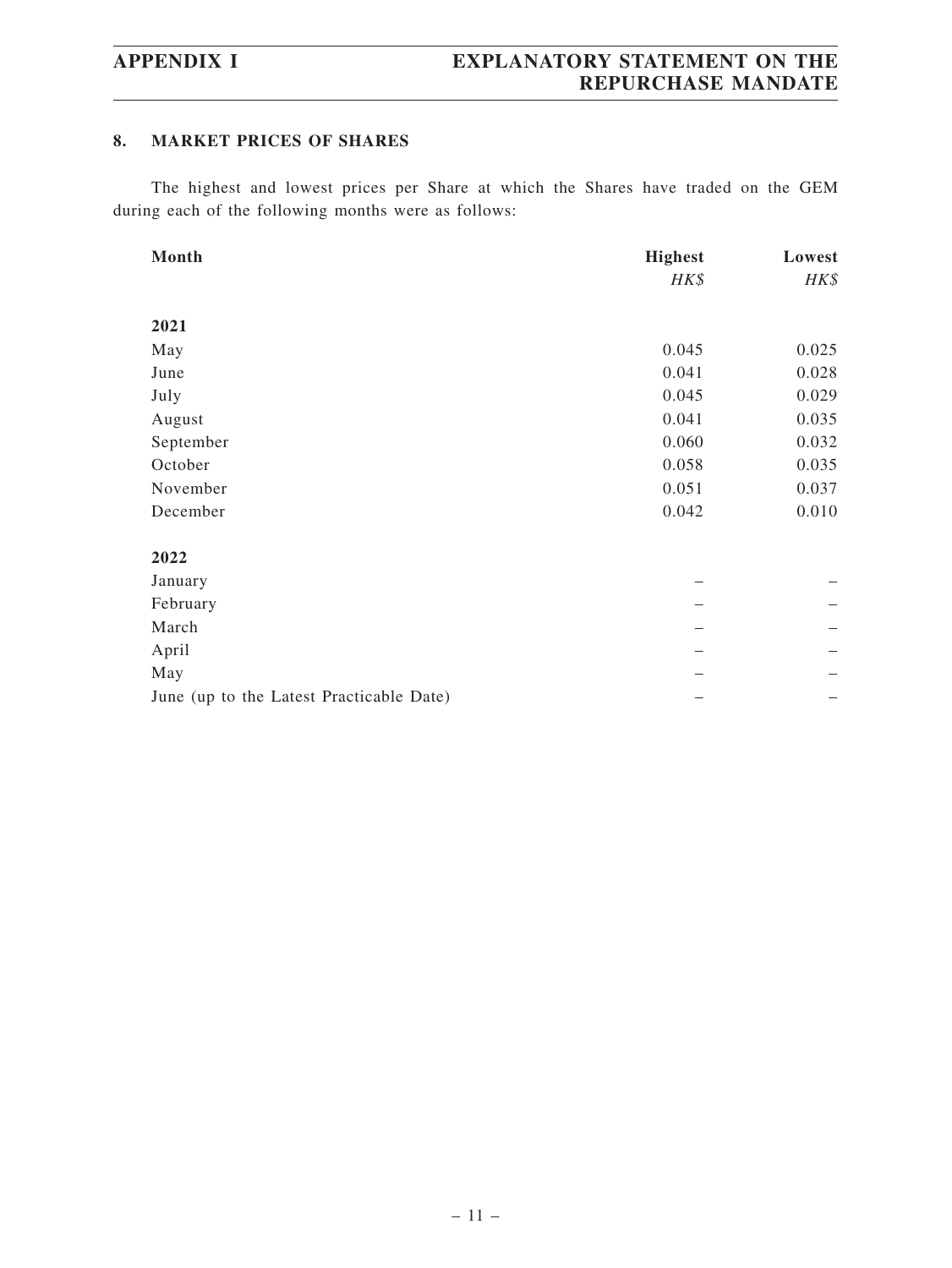*Pursuant to the GEM Listing Rules, the details of the Directors, who will offer themselves for re-election at the 2022 AGM according to the Articles of Association, are provided below:*

#### **(1) MR. SUN HONGTAO**

#### **Position & experience**

**Mr. Sun Hongtao** ("**Mr. Sun**"), aged 42, graduated from Beijing Economic and Technological College (北京經濟技術研修學院), with a bachelor's degree majoring in International Finance Management. From October 2000 to September 2013, Mr. Sun had served as a civil servant in the Hailin Branch of the State Administration for Industry and Commerce (國家工商行政管理局海林分局). From 2013 to present, Mr. Sun has served as the general manager of Mingxuan Dingsheng (Beijing) Cultural Development Co., Ltd. (銘 軒鼎盛(北京)文化發展有限公司). Since 2000, he has been engaged in the management of senior positions in the government and enterprises for over 20 years, involving corporate integration, financing, strategic and financial decisions for control planning.

Mr. Sun does not hold any position with the Company and its subsidiaries and he does not hold any directorship in other listed companies nor has any other major appointment or qualification in the last three years.

#### **Length of service**

Mr. Sun has entered into a service agreement with the Company for a term of 3 years and is subject to retirement by rotation and re-election at annual general meeting of the Company in accordance with the Articles of Association.

#### **Interest in shares**

As at the Latest Practicable Date, Mr. Sun has interests in 624,000 Shares. Save as disclosed herein. Mr. Sun does not have any interest in the Shares of the Company within the meaning of Part XV of the SFO.

#### **Relationships**

As far as the Directors are aware, Mr. Sun does not have any relationships with other Directors, senior management, substantial shareholders (as defined in the GEM Listing Rules), or controlling shareholders (as defined in the GEM Listing Rules) of the Company.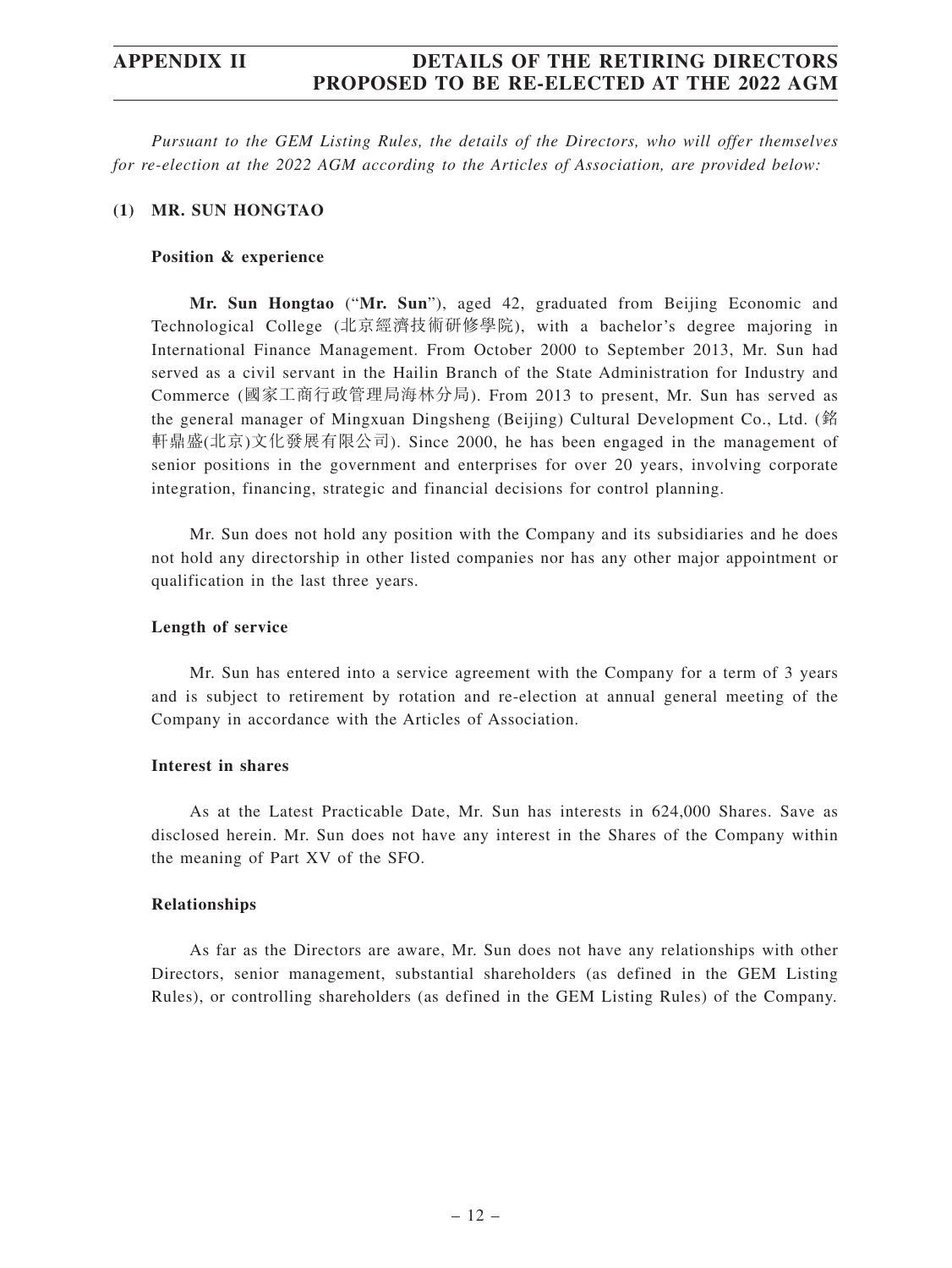#### **Director's emoluments**

Mr. Sun is entitled to a director's fee of HK\$240,000 per annum. The remuneration committee of the Company will review and determine the remuneration and compensation package with reference to his responsibilities, workload, time devoted to the Company and the performance of the Company.

#### **Other information and matters that need to be disclosed or brought to the attention of the Shareholders**

Save as disclosed above, the Board is not aware of any other matters which should be brought to the attention of the Shareholders in respect of the re-election of Mr. Sun, nor is there any information to be disclosed pursuant to any of the requirements under Rules  $17.50(2)(h)$  to  $17.50(2)(v)$  of the GEM Listing Rules.

#### **(2) MR. WANG SHIXING**

#### **Position & experience**

**Mr. Wang Shixing** ("**Mr. Wang**"), aged 45, graduated from the department of architecture of Guangzhou Baiyun University\* (廣州市白雲學院) in 1998. From 1999 to present, Mr. Wang has been the deputy general manager of Fujian Jinghua Group Co., Ltd.\* (福建京華集團有限公司) and has over 20 years of experience in corporate management.

Mr. Wang does not hold any position with the Company and its subsidiaries and he does not hold any directorship in other listed companies nor has any other major appointment or qualification in the last three years.

#### **Length of service**

Mr. Wang has entered into a service agreement with the Company for a term of 3 years and is subject to retirement by rotation and re-election at annual general meeting of the Company in accordance with the Articles of Association.

#### **Interest in shares**

As at the Latest Practicable Date, Mr. Wang does not have any interests in the shares of the Company within the meaning of Part XV of the SFO.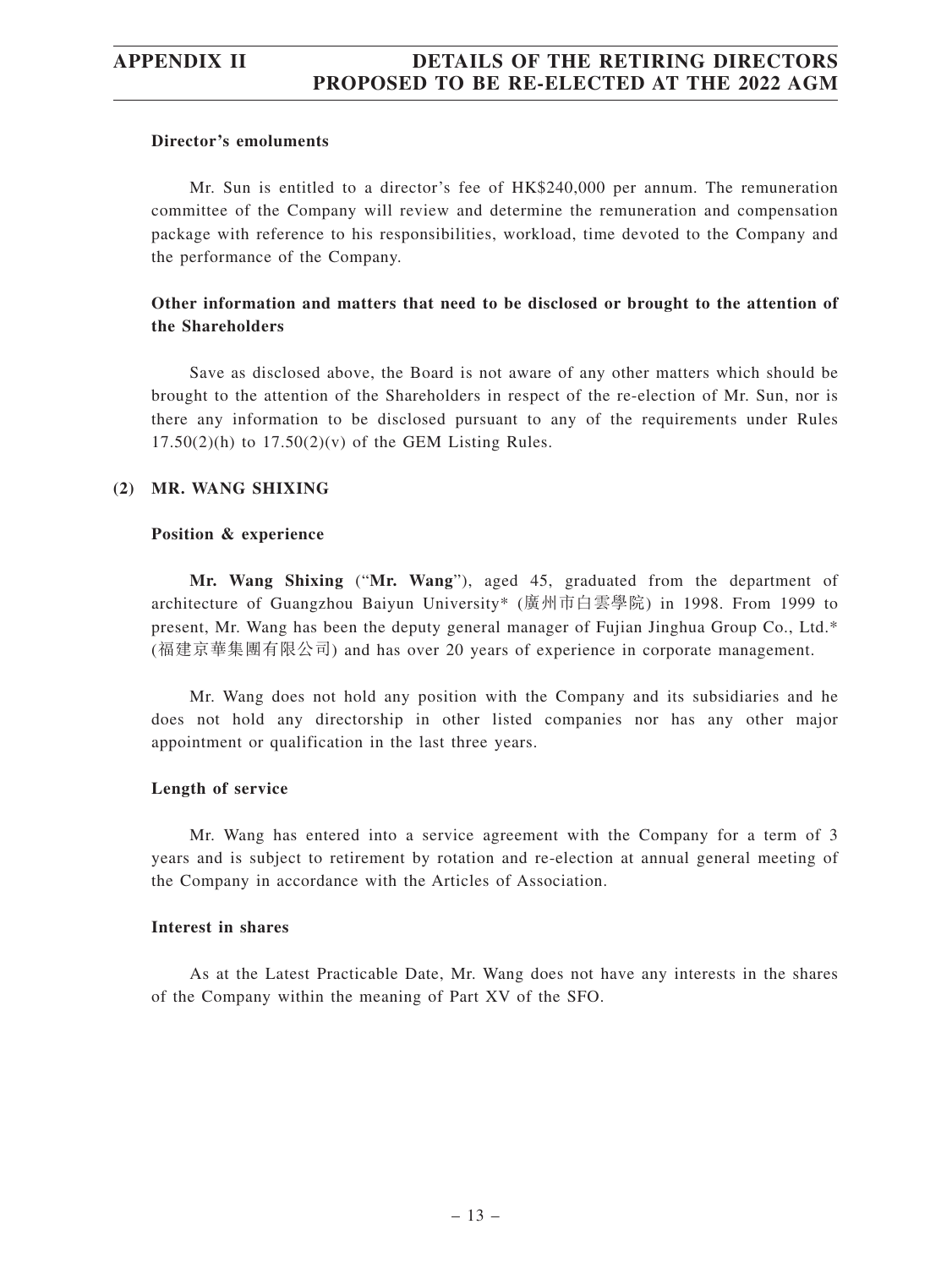#### **Relationships**

As far as the Directors are aware, Mr. Wang does not have any relationships with other Directors, senior management, substantial shareholders (as defined in the GEM Listing Rules), or controlling shareholders (as defined in the GEM Listing Rules) of the Company.

#### **Director's emoluments**

Mr. Wang is entitled to a director's fee of HK\$600,000 per annum. The remuneration committee of the Company will review and determine the remuneration and compensation package with reference to his responsibilities, workload, time devoted to the Company and the performance of the Company.

#### **Other information and matters that need to be disclosed or brought to the attention of the Shareholders**

Save as disclosed above, the Board is not aware of any other matters which should be brought to the attention of the Shareholders in respect of the re-election of Mr. Wang, nor is there any information to be disclosed pursuant to any of the requirements under Rules  $17.50(2)$ (h) to  $17.50(2)$ (v) of the GEM Listing Rules.

#### **(3) MS. YANG QINGCHUN**

#### **Position & experience**

**Ms. Yang Qingchun** ("**Ms. Yang**"), aged 52, obtained a college diploma in industrial enterprise management from Shaanxi Radio and Television University in July 1991, a bachelor's degree in economics from the Open College of the Central Communist Party School in December 1994, and an advanced professional qualification certificate in financial management from University of Cambridge in May 2013. Ms. Yang is currently a member of The Association of Chartered Certified Accountants and the Certified Practising Accountant Australia, a certified intermediate accountant in the PRC, a certified tax agent in the PRC and a certified tax planner in the PRC. Ms. Yang has been engaged in financial work for 28 years and has the ability to engage in financial management work, domestic and overseas tax planning and financial risk assessment and review for all kinds of companies. In addition, Ms. Yang has also accumulated extensive experience in investment, financing, mergers and acquisitions and listing. From 1991 to 1994, Ms. Yang worked at the state-owned Qinling Electric Appliance Company under the Aerospace Ministry of the PRC (中國航空航天部國營秦嶺電器公司), where she was responsible for managing its financial matters. From 1994 to 2002, Ms. Yang worked at Shenzhen Tianji Technical Tracing Co., Ltd. (深圳市天極科貿有限公司) as financial manager. Ms. Yang established Shenzhen Saibao Financial Agency Co., Ltd. (深圳市賽寶財務代理有限公司) in 2002 and served as its authorised representative, responsible for its operation and providing financial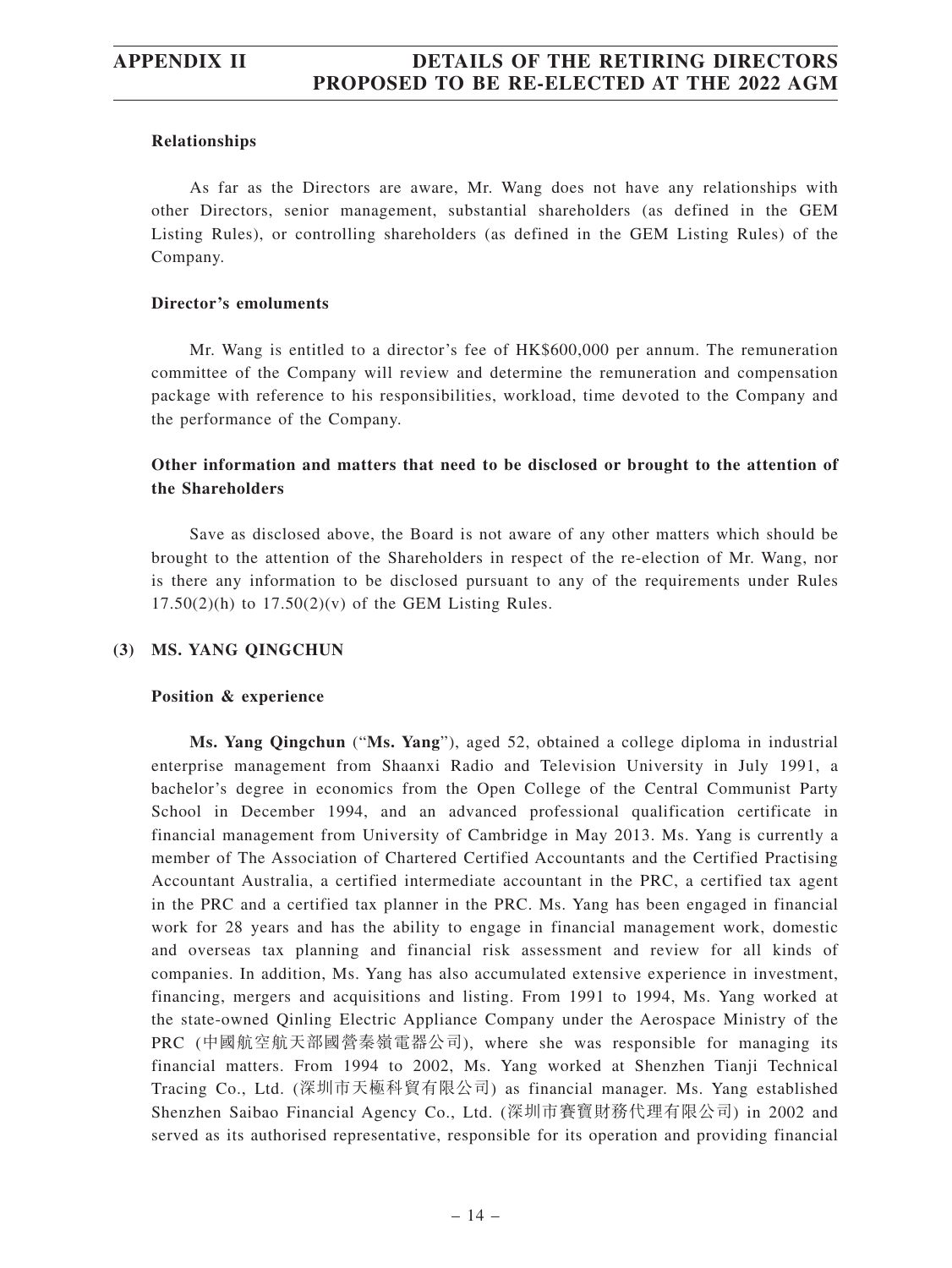and taxation services to clients. From 2004 to 2007, Ms. Yang worked at Shenzhen Bohai Registered Tax Agent Co., Ltd. (深圳市博海稅務師事務所有限公司) as partner, responsible for providing taxation, accounting and assessment services to clients. Ms. Yang has been a headquarters partner of Asia-Pacific PengSheng CTA Co., Ltd. (亞太鵬盛稅務師事務所股份 有限公司) since 2007, responsible for its operation and providing tax related services to clients.

Ms. Yang has not held directorships in the last three years in public companies the securities of which are listed on any securities market in Hong Kong or overseas.

#### **Length of service**

Ms. Yang has not been appointed for any fixed term but is subject to retirement and re-election at annual general meeting of the Company in accordance with the Articles of Association.

#### **Interest in shares**

As far as the Directors are aware, as at the Latest Practicable Date, Ms. Yang was interested in 536,000 Shares and held 2,000,000 share options granted by the Company which entitle her to subscribe for 2,000,000 Shares. Save as disclosed above, Ms. Yang was not interested or deemed to be interested in any shares or underlying shares of the Company or its associated corporations pursuant to Part XV of the SFO

#### **Relationships**

As far as the Directors are aware, Ms. Yang does not have any relationships with other Directors, senior management, substantial shareholders (as defined in the GEM Listing Rules), or controlling shareholders (as defined in the GEM Listing Rules) of the Company.

#### **Director's emoluments**

Ms. Yang is entitled to a director's fee of HK\$120,000 per annum. The remuneration committee of the Company will review and determine the remuneration and compensation package with reference to her responsibilities, workload, time devoted to the Company and the performance of the Company.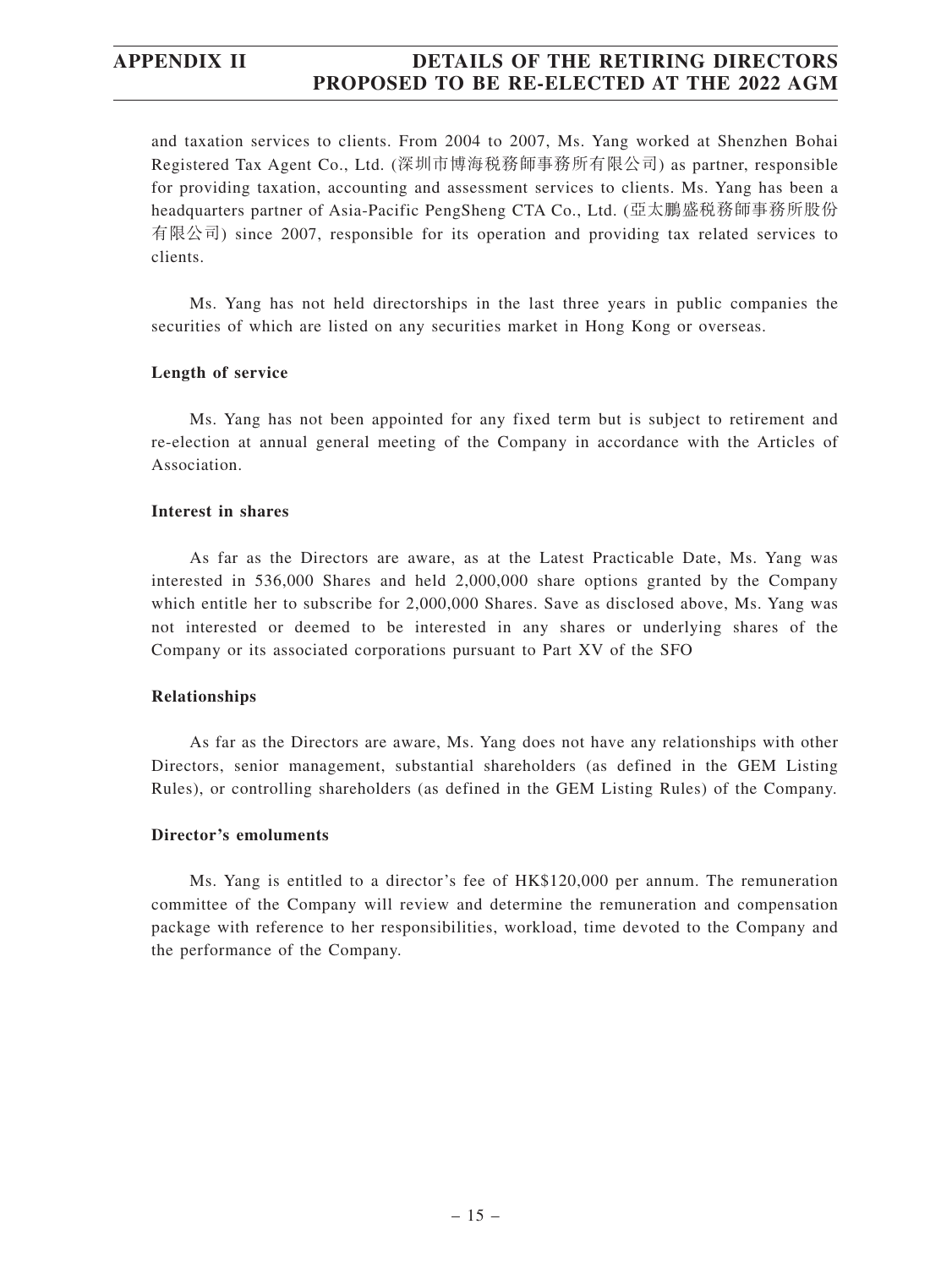#### **Other information and matters that need to be disclosed or brought to the attention of the Shareholders**

Save as disclosed above, the Board is not aware of any other matters which should be brought to the attention of the Shareholders in respect of the re-election of Ms. Yang, nor is there any information to be disclosed pursuant to any of the requirements under Rules  $17.50(2)(h)$  to  $17.50(2)(v)$  of the GEM Listing Rules.

#### **(4) MS. LU XIAOWEI**

#### **Position & experience**

**Ms. Lu Xiaowei** ("**Ms. Lu**"), aged 53, obtained a bachelor of medicine degree from Harbin Medical University, majoring in nursing. Ms. Lu has been the head of the teaching material department and the home care department of Beijing Baocare Yangyi Technology Co., Ltd. (北京寶康養頤科技有限公司) since April 2013. Prior to that, she has been engaged in clinical nursing for nearly 30 years since 1987 and has extensive experience in clinical medicine and clinical nursing. She had acted as a head nurse for 13 years and has strong management skills. She obtained the National Advanced Nutritionist qualification in September 2010. During the work at Beijing Baocare Yangyi Technology Co., Ltd., she, together with colleagues, complied elderly care teaching materials and an ISO 9001 quality certification manual for the quality management of elderly care institutions, and developed and established a large professional elderly care platform with independent intellectual property rights – "BAOCARE Elderly Care System". She was also involved in an elderly self-care ability rating assessment organised by the Ministry of Civil Affairs of the PRC. Ms. Lu has not held directorships in the last three years in public companies the securities of which are listed on any securities market in Hong Kong or overseas.

Save as disclosed above, Ms. Lu does not hold other positions in the Company or other members of the Group as at the Latest Practicable Date. Ms. Lu does not hold any other directorships in public listed companies in the three years prior to the Latest Practicable Date.

#### **Length of service**

Ms. Lu has not been appointed for any fixed term but is subject to retirement and re-election at annual general meeting of the Company in accordance with the Articles of Association.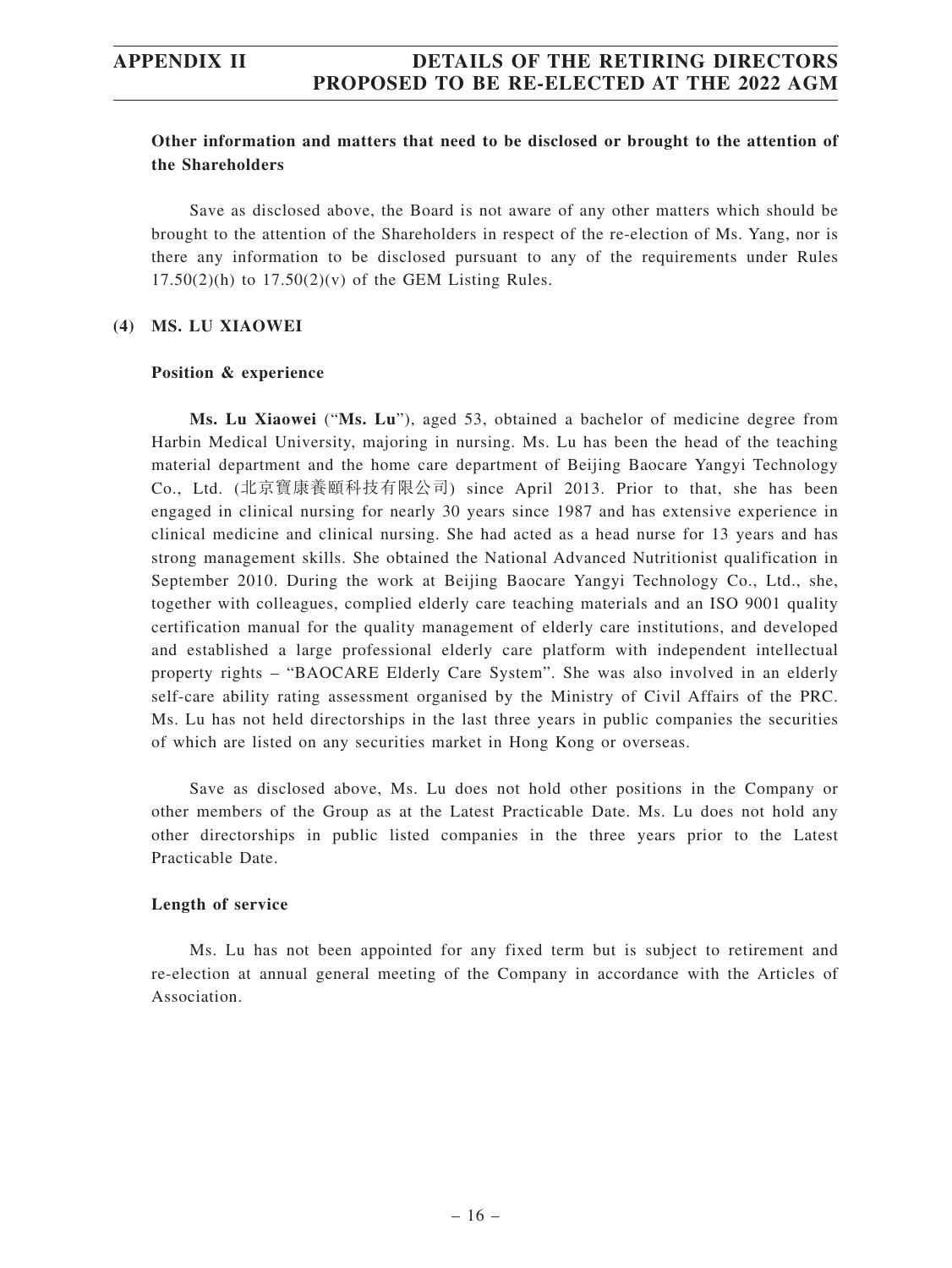#### **Interest in shares**

As far as the Directors are aware, as at the Latest Practicable Date, Ms. Lu was interested in 1,000,000 Shares and held 2,000,000 share options granted by the Company which entitle her to subscribe for 2,000,000 Shares. Save as disclosed above, Ms. Lu was not interested or deemed to be interested in any shares or underlying shares of the Company or its associated corporations pursuant to Part XV of the SFO.

#### **Relationships**

As far as the Directors are aware, Ms. Lu does not have any relationships with other Directors, senior management, substantial shareholders (as defined in the GEM Listing Rules), or controlling shareholders (as defined in the GEM Listing Rules) of the Company.

#### **Director's emoluments**

Ms. Lu is entitled to a director's fee of HK\$120,000 per annum and other discretionary benefits and bonus. The remuneration committee of the Company will review and determine the remuneration and compensation package with reference to her responsibilities, workload, time devoted to the Company and the performance of the Company.

#### **Other information and matters that need to be disclosed or brought to the attention of the Shareholders**

Save as disclosed above, the Board is not aware of any other matters which should be brought to the attention of the Shareholders in respect of the re-election of Ms. Lu, nor is there any information to be disclosed pursuant to any of the requirements under Rules  $17.50(2)(h)$  to  $17.50(2)(v)$  of the GEM Listing Rules.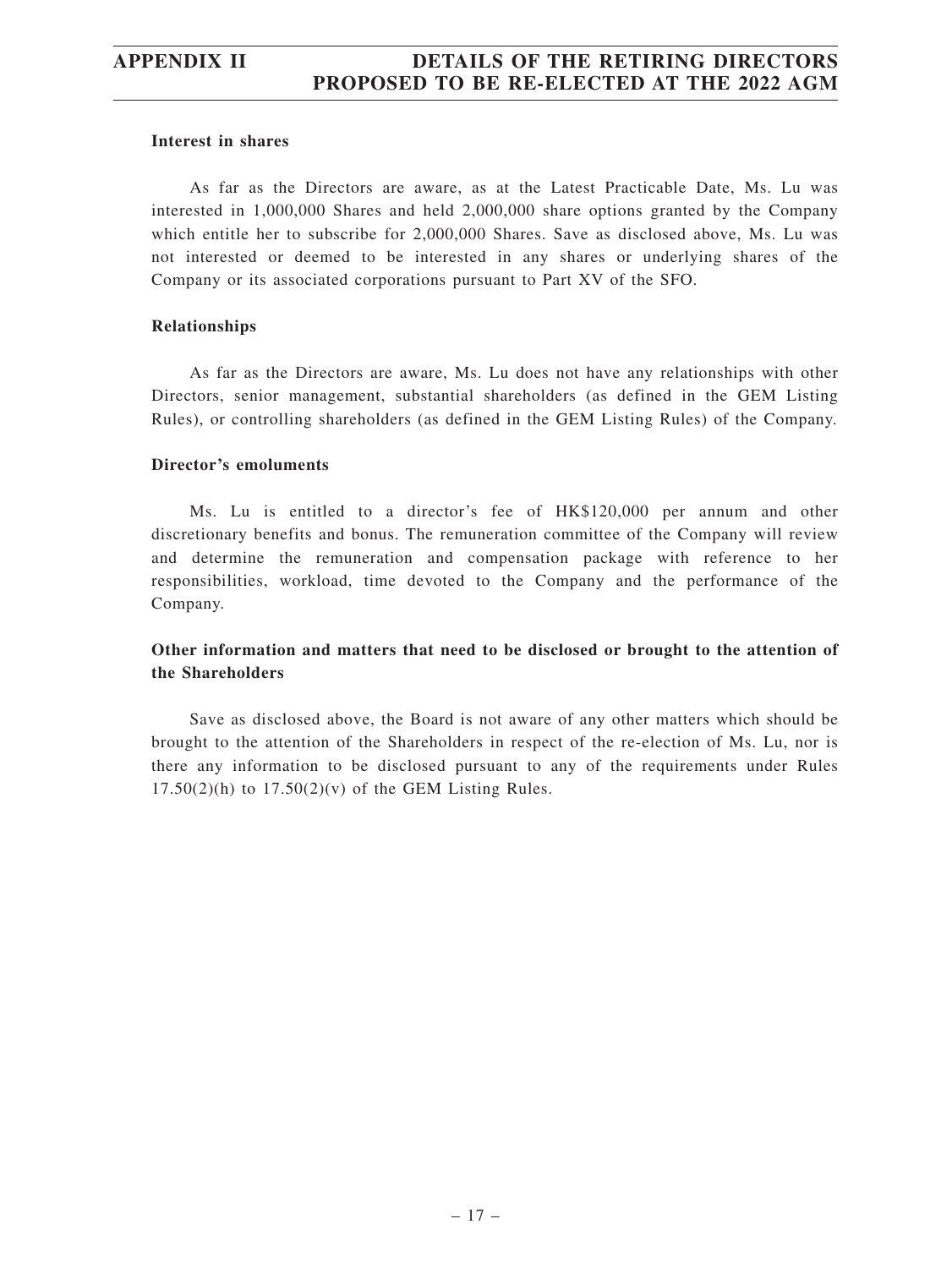

# **CHINA E-INFORMATION TECHNOLOGY GROUP LIMITED 中 國 網 絡 信 息 科 技 集 團 有 限 公 司**

*(Incorporated in the Cayman Islands with limited liability)*

#### **(Stock Code: 08055)**

**NOTICE IS HEREBY GIVEN** that an annual general meeting (the "**Meeting**") of China E-Information Technology Group Limited 中國網絡信息科技集團有限公司 (the "**Company**") will be held at Unit 1604, 16/F., Emperor Group Centre, 288 Hennessy Road, Wan Chai, Hong Kong on Thursday, 30 June 2022 at 10:30 a.m. for the following purposes:

- 1. To re-elect the following persons as directors of the Company:
	- (a) To re-elect Mr. Sun Hongtao as an executive director of the Company;
	- (b) To re-elect Mr. Wang Shixing as an executive director of the Company;
	- (c) To re-elect Ms. Yang Qingchun as an independent non-executive director of the Company;
	- (d) To re-elect Ms. Lu Xiaowei as an independent non-executive director of the Company;
- 2. To authorise the board of directors of the Company to fix the respective directors' remuneration;
- 3. To re-appoint McMillan Woods (Hong Kong) CPA Limited as auditor of the Company and to authorise the board of directors of the Company to fix auditor's remuneration;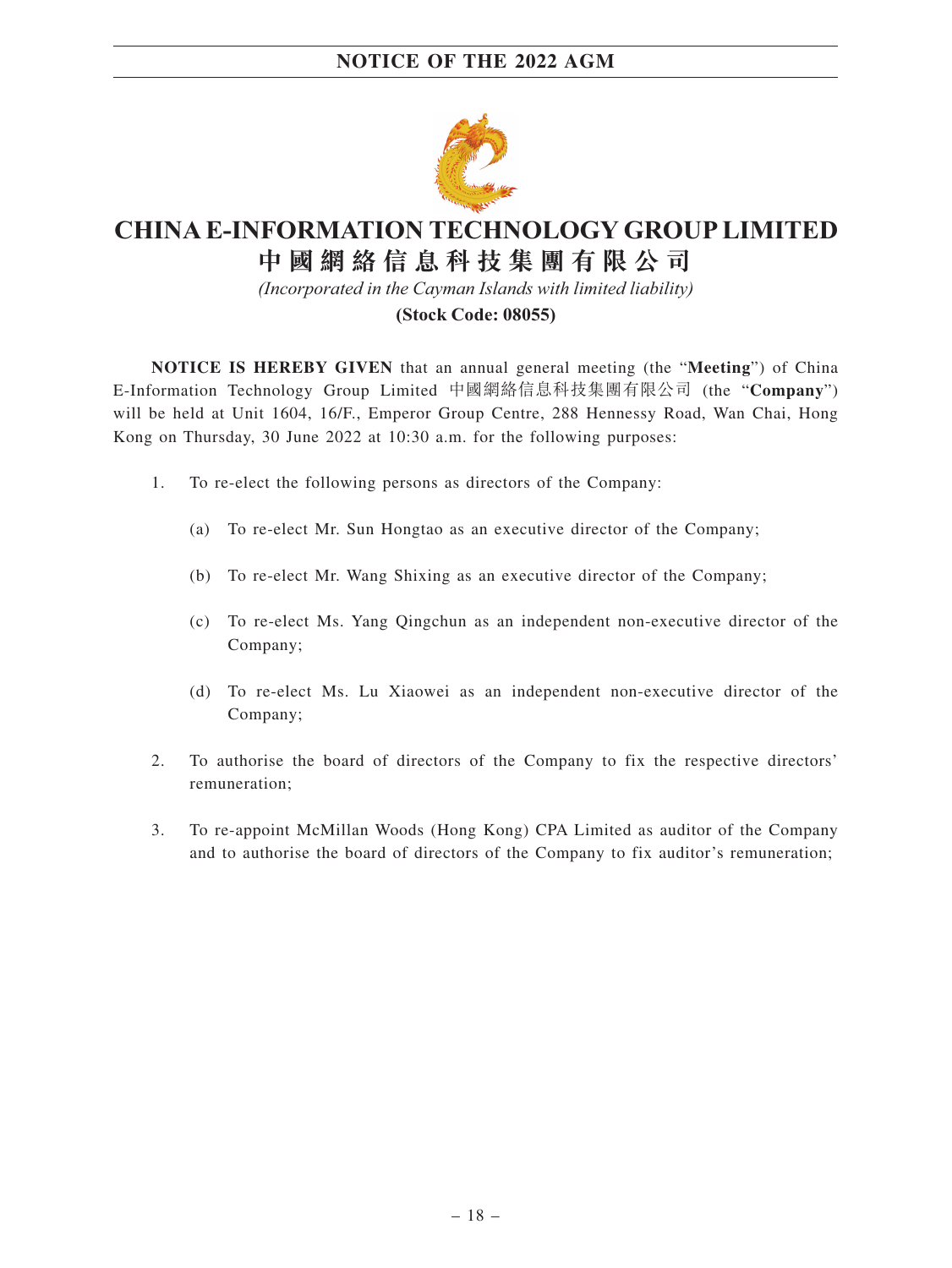4. To consider and, if thought fit, pass with or without amendments, the following resolution as an ordinary resolution:

#### "**THAT**:

- (a) subject to paragraph (b) below, the exercise by the directors of the Company (the "**Directors**") during the Relevant Period (as defined below) of all the powers of the Company to repurchase its shares on GEM of The Stock Exchange of Hong Kong Limited or any other stock exchange recognized by the Securities and Futures Commission of Hong Kong and The Stock Exchange of Hong Kong Limited, subject to and in accordance with the applicable laws, be and is hereby generally and unconditionally approved;
- (b) the total number of shares of the Company to be repurchased pursuant to the approval in paragraph (a) above shall not exceed 10% of the total number of issued shares of the Company as at the date of passing of this resolution and the said approval shall be limited accordingly, and if any subsequent consolidation or subdivision of shares is conducted, the maximum number of shares that may be repurchased under the mandate in paragraph (a) above as a percentage of the total number of issued shares at the date immediately before and after such consolidation or subdivision shall be the same; and
- (c) for the purposes of this resolution, "Relevant Period" means the period from the passing of this resolution until whichever is the earliest of:
	- (i) the conclusion of the next annual general meeting of the Company;
	- (ii) the revocation or variation of the authority given under this resolution by an ordinary resolution passed by the Company's shareholders in a general meetings; and
	- (iii) the expiration of the period within which the next annual general meeting of the Company is required by the articles of association of the Company or any applicable laws to be held.";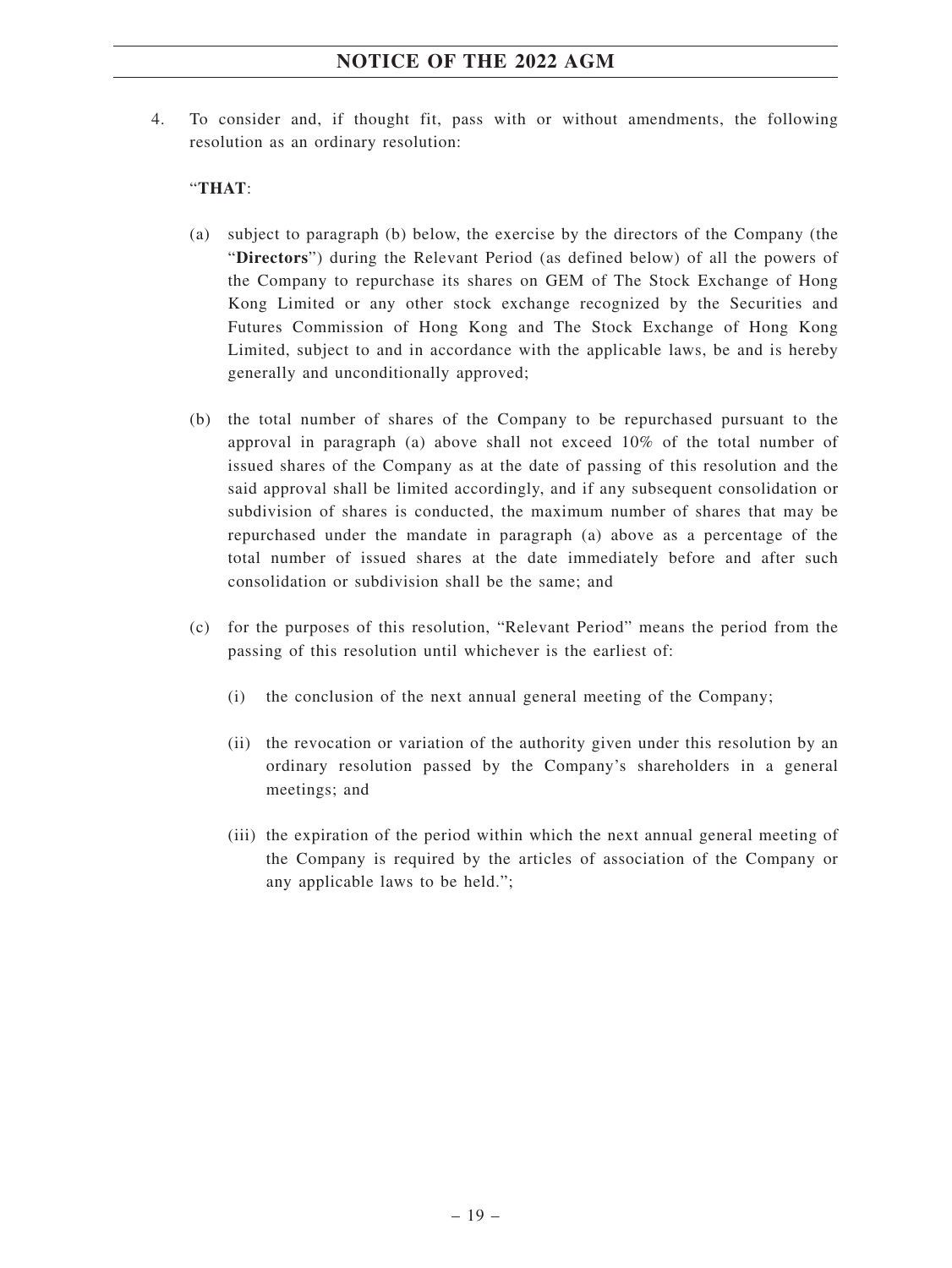5. To consider and, if thought fit, pass with or without amendments, the following resolution as an ordinary resolution:

#### "**THAT**:

- (a) subject to paragraph (c) below, the exercise by the Directors during the Relevant Period (as defined below) of all the powers of the Company to allot, issue and deal with authorised and unissued shares in the capital of the Company and to make or grant offers, agreements and options (including warrants, bonds and debentures convertible into shares of the Company) which might require the exercise of such powers be and is hereby generally and unconditionally approved;
- (b) the approval in paragraph (a) above shall authorise the Directors to make or grant offers, agreements and options (including warrants, bonds and debentures convertible into shares of the Company) during the Relevant Period which would or might require the exercise of such powers during or after the end of the Relevant Period;
- (c) the aggregate number of shares of the Company allotted or agreed conditionally or unconditionally to be allotted by the Directors pursuant to the approval in paragraph (a) above, otherwise than pursuant to:
	- (i) a Rights Issue (as defined below);
	- (ii) the exercise of the outstanding conversion rights attaching to any convertible securities issued by the Company, which are convertible into shares of the Company;
	- (iii) the exercise of options granted under share option scheme(s) of the Company; and
	- (iv) any scrip dividend scheme or similar arrangement providing for the allotment of shares in the Company in lieu of the whole or part of a dividend on shares of the Company in accordance with the articles of association of the Company,

shall not exceed 20% of the total number of issued shares of the Company as at the date of passing of this resolution and the said approval shall be limited accordingly, and if any subsequent consolidation or subdivision of shares is conducted, the maximum number of shares that may be issued under the mandate in paragraph (a) above as a percentage of the total number of issued shares at the date immediately before and after such consolidation or subdivision shall be the same; and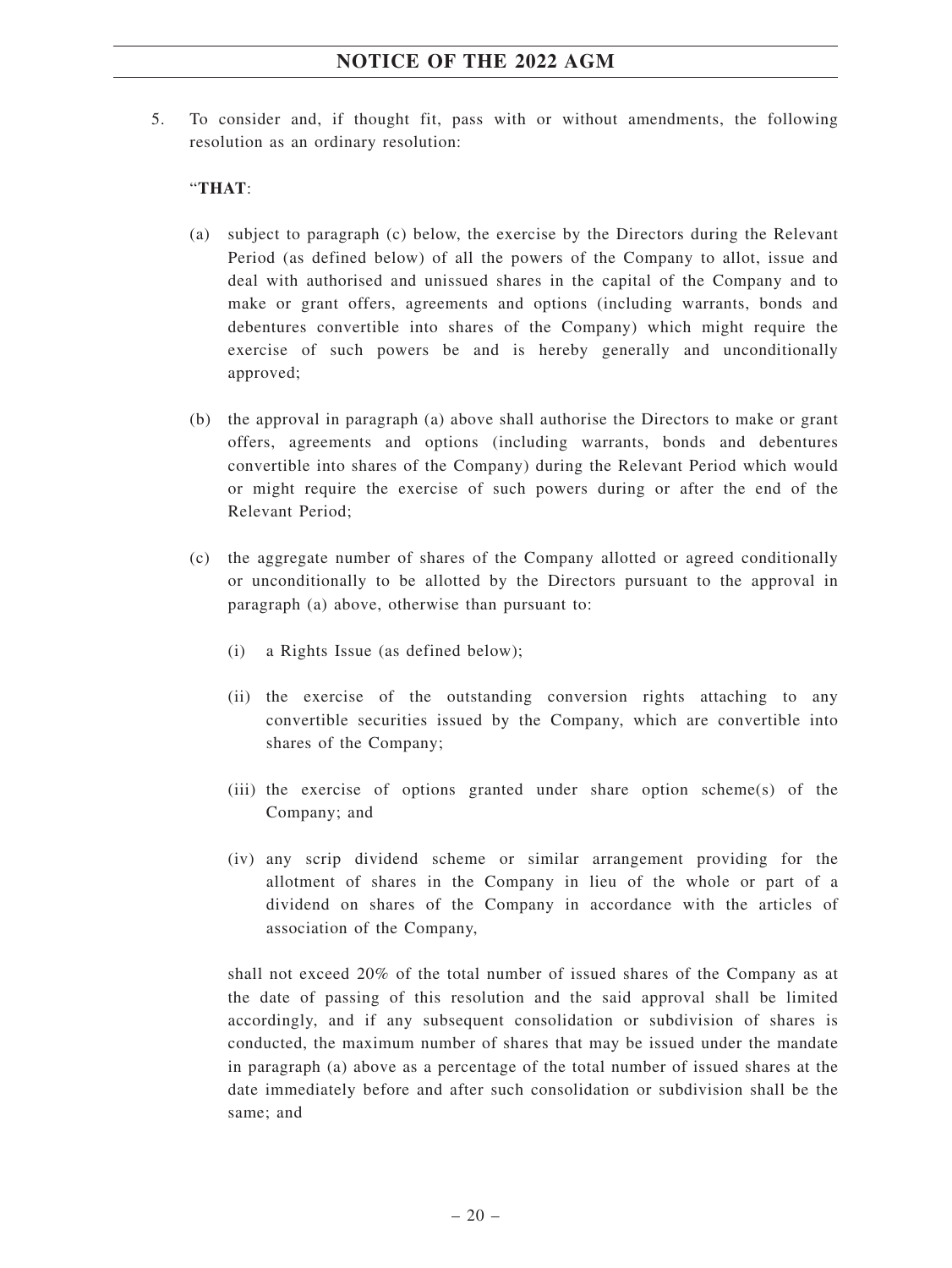(d) for the purposes of this resolution:

"Relevant Period" means the period from the passing of this resolution until whichever is the earliest of:

- (i) the conclusion of the next annual general meeting of the Company;
- (ii) the revocation or variation of the authority given under this resolution by an ordinary resolution passed by the Company's shareholders in general meetings; and
- (iii) the expiration of the period within which the next annual general meeting of the Company is required by the articles of association of the Company or any applicable laws to be held; and

"Rights Issue" means an offer of shares of the Company open for a period fixed by the Directors to holders of shares of the Company or any class thereof on the Company's register on a fixed record date in proportion to their then holdings of such shares or class thereof (subject to such exclusions or other arrangements as the Directors may deem necessary or expedient in relation to fractional entitlements or having regard to any restrictions or obligations under the laws of any relevant jurisdiction or the requirements of any recognized regulatory body or any stock exchange)."; and

6. To consider and, if thought fit, pass with or without amendments, the following resolution as an ordinary resolution:

"**THAT** conditional upon the passing of resolutions set out in items 4 and 5 of the notice convening the Meeting (the "**Notice**"), the general mandate referred to in the resolution set out in item 5 of the Notice be and is hereby extended by the addition to the aggregate number of shares of the Company which may be allotted and issued or agreed conditionally or unconditionally to be allotted and issued by the Directors pursuant to such general mandate of an amount representing the aggregate number of shares of the Company repurchased by the Company pursuant to the general mandate referred to in the resolution set out in item 4 of the Notice, provided that such amount shall not exceed 10% of the total number of issued shares of the Company as at the date of passing of this resolution.".

> On behalf of the Board **China E-Information Technology Group Limited Lin Ruiping** *Executive Director*

Hong Kong, 7 June 2022